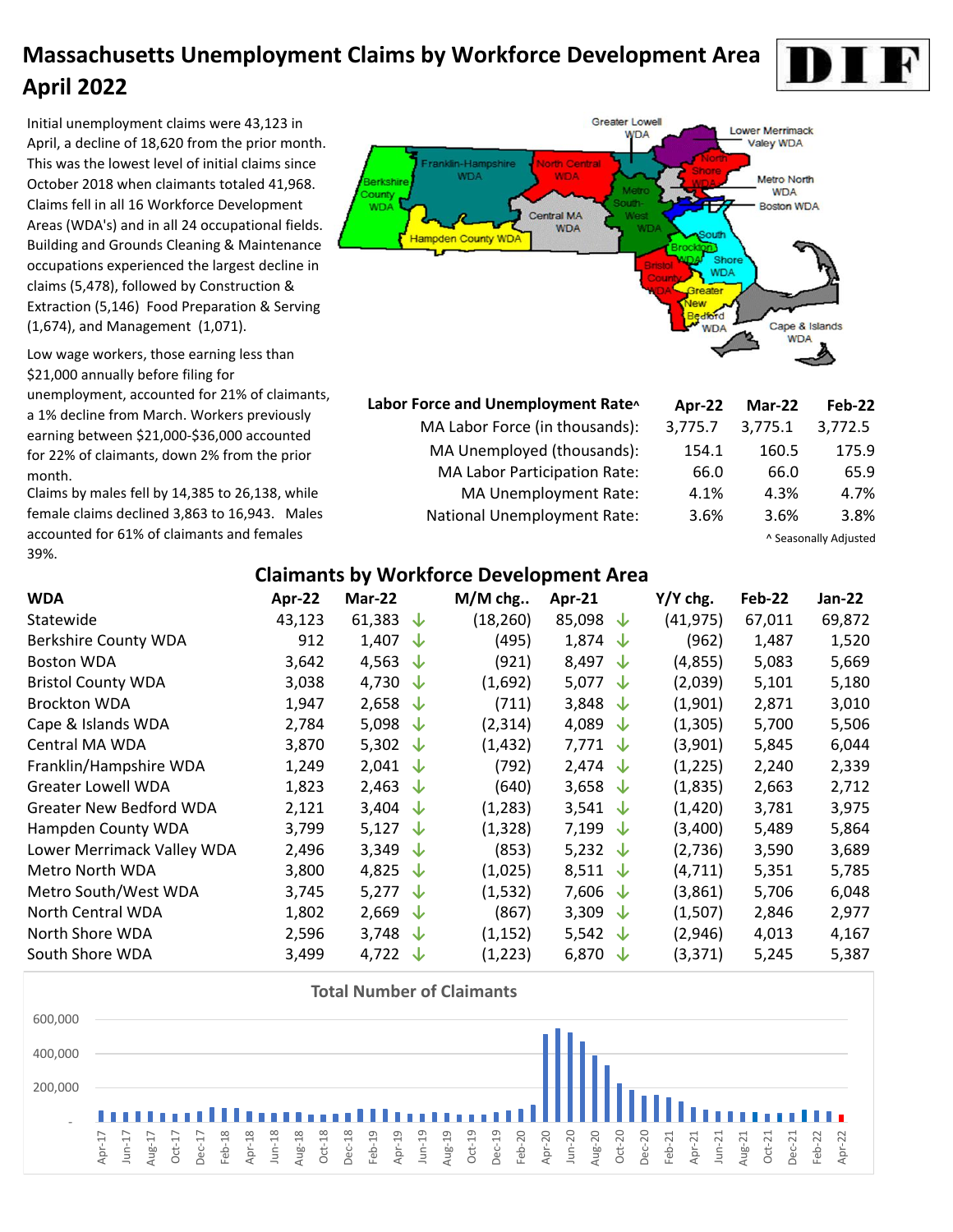#### **Berkshire County WDA**



#### **Claimants by Occupation**

|                                                      |        |                |                          | M/M                      |         |                          |              | Y/Y   |        |
|------------------------------------------------------|--------|----------------|--------------------------|--------------------------|---------|--------------------------|--------------|-------|--------|
| Occupation                                           | Apr-22 | Mar-22         |                          | chng.                    | %       | Apr-21                   |              | chng. | Feb-22 |
| <b>Total</b>                                         | 912    | 1,407          | ↓                        | (495)                    | $-35%$  | 1,874                    | ⇃            | (962) | 1,487  |
| Management                                           | 93     | 115            | ↓                        | (22)                     | $-19%$  | 163                      | √            | (70)  | 131    |
| <b>Business and Financial Operations</b>             | 18     | 17             | 个                        | $\mathbf{1}$             | 6%      | 16                       | 个            | 2     | 21     |
| <b>Computer and Mathematics</b>                      |        |                |                          | $\overline{\phantom{a}}$ | #DIV/0! | 12                       | ↓            | (12)  |        |
| Architecture and Engineering                         | 6      | 10             | ↓                        | (4)                      | $-40%$  | 15                       | $\downarrow$ | (9)   | 11     |
| Life, Physical, and Social Science                   | 8      | 9              | ↓                        | (1)                      | $-11%$  | 5                        | 个            | 3     | 6      |
| <b>Community and Social Service</b>                  | 13     | 11             | 个                        | $\overline{2}$           | 18%     | 28                       | ⇃            | (15)  | 20     |
| Legal Occupations                                    |        |                | $\overline{\phantom{a}}$ | $\overline{\phantom{a}}$ | #DIV/0! | 5                        | ↓            | (5)   |        |
| Education, Training, and Library                     | 20     | 18             | 个                        | $\overline{2}$           | 11%     | 29                       | ↓            | (9)   | 19     |
| Arts, Design, Entertainment, Sports, and Media       | 8      | 15             | ↓                        | (7)                      | $-47%$  | 16                       | ↓            | (8)   | 15     |
| <b>Healthcare Practitioners and Technical</b>        | 19     | 29             | $\downarrow$             | (10)                     | $-34%$  | 47                       | ↓            | (28)  | 26     |
| <b>Healthcare Support</b>                            | 50     | 50             | $\sim$                   |                          | 0%      | 82                       | ↓            | (32)  | 58     |
| <b>Protective Service</b>                            | 9      | 15             | ↓                        | (6)                      | $-40%$  | 17                       | ↓            | (8)   | 13     |
| <b>Food Preparation and Serving</b>                  | 63     | 99             | ↓                        | (36)                     | $-36%$  | 201                      | ↓            | (138) | 92     |
| <b>Building and Grounds Cleaning and Maintenance</b> | 97     | 215            | ↓                        | (118)                    | $-55%$  | 173                      | ↓            | (76)  | 230    |
| <b>Personal Care and Service</b>                     | 30     | 36             | $\downarrow$             | (6)                      | $-17%$  | 123                      | ↓            | (93)  | 44     |
| Sales and Related                                    | 45     | 58             | ↓                        | (13)                     | $-22%$  | 135                      | ⇃            | (90)  | 54     |
| Office and Administrative Support                    | 73     | 99             | ↓                        | (26)                     | $-26%$  | 184                      | ↓            | (111) | 110    |
| Farming, Fishing, and Forestry                       | 9      | 26             | ↓                        | (17)                     | $-65%$  | 19                       | ↓            | (10)  | 30     |
| <b>Construction and Extraction</b>                   | 209    | 380            | ↓                        | (171)                    | $-45%$  | 317                      | ↓            | (108) | 382    |
| Installation, Maintenance, and Repair                | 25     | 45             | ↓                        | (20)                     | $-44%$  | 63                       | ↓            | (38)  | 47     |
| <b>Production Occupations</b>                        | 35     | 46             | ↓                        | (11)                     | $-24%$  | 76                       | ↓            | (41)  | 50     |
| <b>Transportation and Material Moving</b>            | 76     | 106            | ↓                        | (30)                     | $-28%$  | 136                      | ↓            | (60)  | 117    |
| Military                                             | 1      | $\mathbf{1}$   | $\overline{\phantom{a}}$ |                          | 0%      | $\overline{\phantom{a}}$ | 个            | 1     |        |
| <b>INA - SOC Code Unknown</b>                        | 5      | $\overline{7}$ | ↓                        | (2)                      | $-29%$  | 12                       | └↑           | (7)   | 11     |

Berkshire County WDA

Egremont New Ashford

Data Sources: Massachusetts Department of Unemployment Assistance

Cities and Towns: Adams **Access 19 Example 20** Hinsdale **Peru** Peru Williamstown Alford Lanesborough Pittsfield Windsor Becket Lee **Lee** Richmond Cheshire Lenox Lenox Sandisfield Clarksburg Monterey Savoy Dalton Mount Washington Sheffield<br>
Egremont Mew Ashford Stockbridge Florida Mew Marlborough Tyringham Great Barrington **North Adams** Washington Hancock Otis Otis West Stockbridge

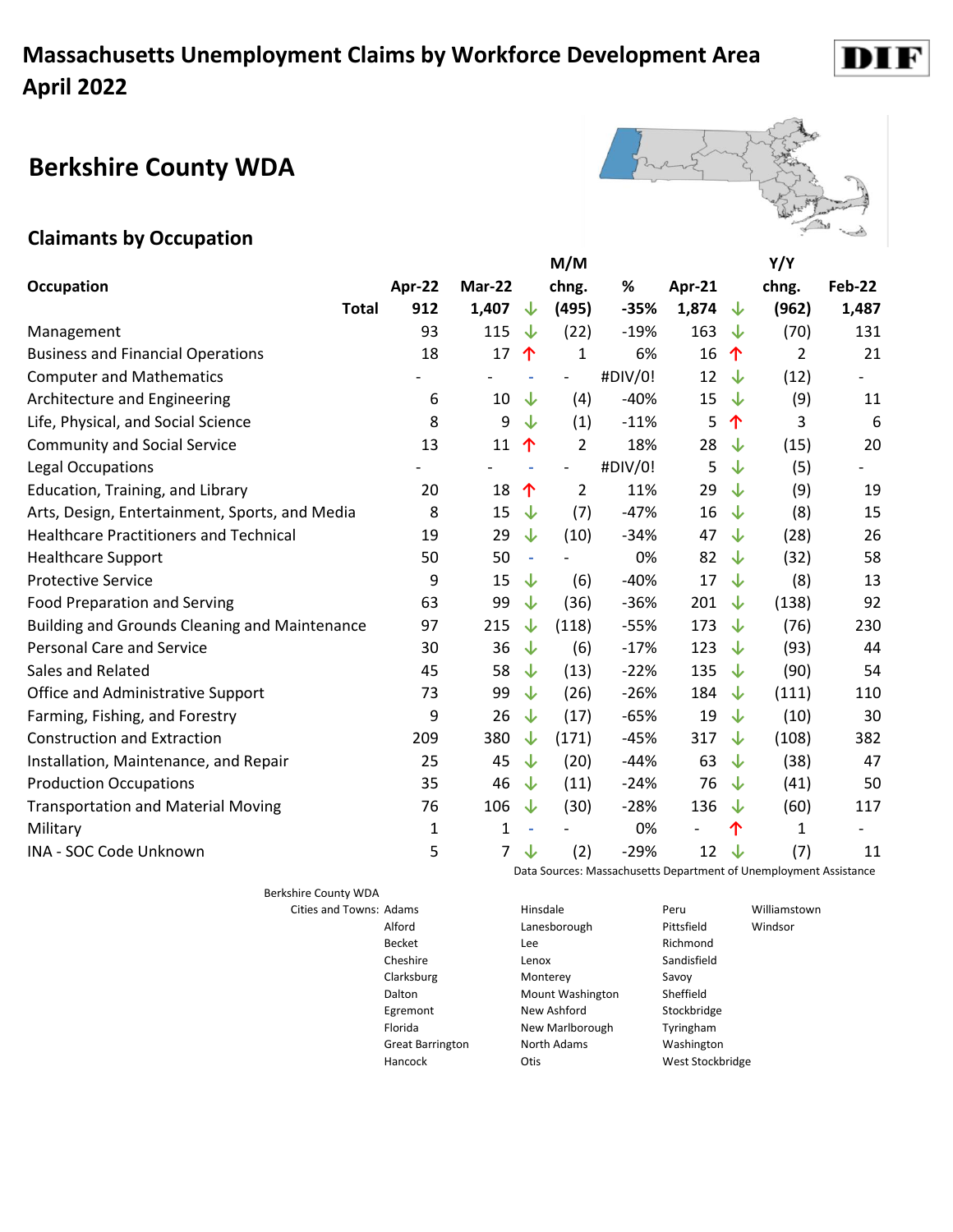# **Boston WDA**



#### **Claimants by Occupation**

|                                                      |        |                |                          | M/M   |        |                |                       |                                                                           |               |
|------------------------------------------------------|--------|----------------|--------------------------|-------|--------|----------------|-----------------------|---------------------------------------------------------------------------|---------------|
| Occupation                                           | Apr-22 | Mar-22         |                          | chng. | %      | Apr- $21$      |                       | Y/Y chng.                                                                 | <b>Feb-22</b> |
| <b>Total</b>                                         | 3,642  | 4,563          | ∿                        | (921) | $-20%$ | 8,497          | 业                     | (4,855)                                                                   | 5,083         |
| Management                                           | 428    | 460            | J                        | (32)  | $-7%$  | 987            | ⇃                     | (559)                                                                     | 478           |
| <b>Business and Financial Operations</b>             | 158    | 166            | J                        | (8)   | $-5%$  | 282 $\sqrt{ }$ |                       | (124)                                                                     | 165           |
| <b>Computer and Mathematics</b>                      | 74     | 90             | J                        | (16)  | $-18%$ | 145 $\sqrt$    |                       | (71)                                                                      | 95            |
| Architecture and Engineering                         | 28     | 33             | ◡                        | (5)   | $-15%$ | 80             | ⇃                     | (52)                                                                      | 38            |
| Life, Physical, and Social Science                   | 33     | 32             | 个                        | 1     | 3%     | 56 $\sqrt{ }$  |                       | (23)                                                                      | 37            |
| <b>Community and Social Service</b>                  | 99     | 107            | ◡                        | (8)   | $-7%$  | 152 $\sqrt{ }$ |                       | (53)                                                                      | 132           |
| <b>Legal Occupations</b>                             | 21     | 22             | $\downarrow$             | (1)   | $-5%$  | 35             | └↑                    | (14)                                                                      | 29            |
| Education, Training, and Library                     | 75     | 102            | ◡                        | (27)  | $-26%$ | 180            | <b>√</b> ∕            | (105)                                                                     | 111           |
| Arts, Design, Entertainment, Sports, and Media       | 70     | 79             | J                        | (9)   | $-11%$ | 162 $\sqrt$    |                       | (92)                                                                      | 94            |
| <b>Healthcare Practitioners and Technical</b>        | 62     | 77             | ↓                        | (15)  | $-19%$ | 172 $\sqrt{ }$ |                       | (110)                                                                     | 83            |
| <b>Healthcare Support</b>                            | 176    | 194            | ◡                        | (18)  | $-9%$  | 300 $\sqrt$    |                       | (124)                                                                     | 206           |
| <b>Protective Service</b>                            | 91     | 112            | ◡                        | (21)  | $-19%$ | 255            | ◡                     | (164)                                                                     | 139           |
| <b>Food Preparation and Serving</b>                  | 283    | 419            | J                        | (136) | $-32%$ | 873            | ∿                     | (590)                                                                     | 543           |
| <b>Building and Grounds Cleaning and Maintenance</b> | 181    | 420            | J                        | (239) | $-57%$ | 575 $\sqrt{ }$ |                       | (394)                                                                     | 515           |
| <b>Personal Care and Service</b>                     | 87     | 141            | ∿                        | (54)  | $-38%$ | 637 $\sqrt{ }$ |                       | (550)                                                                     | 176           |
| Sales and Related                                    | 232    | 275            | J                        | (43)  | $-16%$ | 836 $\sqrt{ }$ |                       | (604)                                                                     | 297           |
| Office and Administrative Support                    | 400    | 475            | ◡                        | (75)  | $-16%$ | 1,084 $\sqrt$  |                       | (684)                                                                     | 551           |
| Farming, Fishing, and Forestry                       | 9      | 8              | 个                        | 1     | 13%    | 13             | ∿                     | (4)                                                                       | 12            |
| <b>Construction and Extraction</b>                   | 655    | 762            | ↓                        | (107) | $-14%$ | 551            | $\hat{\mathbf{\tau}}$ | 104                                                                       | 773           |
| Installation, Maintenance, and Repair                | 73     | 99             | ↓                        | (26)  | $-26%$ | 133            | √√                    | (60)                                                                      | 97            |
| <b>Production Occupations</b>                        | 68     | 82             | ◡                        | (14)  | $-17%$ | 224 $\sqrt{ }$ |                       | (156)                                                                     | 85            |
| <b>Transportation and Material Moving</b>            | 307    | 366 $\sqrt{ }$ |                          | (59)  | $-16%$ | 690 $\sqrt$    |                       | (383)                                                                     | 382           |
| Military                                             | 3      | 3              | $\overline{\phantom{a}}$ |       | 0%     | 9              | ↓                     | (6)                                                                       |               |
| INA - SOC Code Unknown                               | 29     | 39             | ↓                        | (10)  | $-26%$ | 66             | $\downarrow$          | (37)<br>Data Courses Massashusetts Denartment of Unample meant Assistance | 45            |

Boston WDA Cities and Towns: Boston

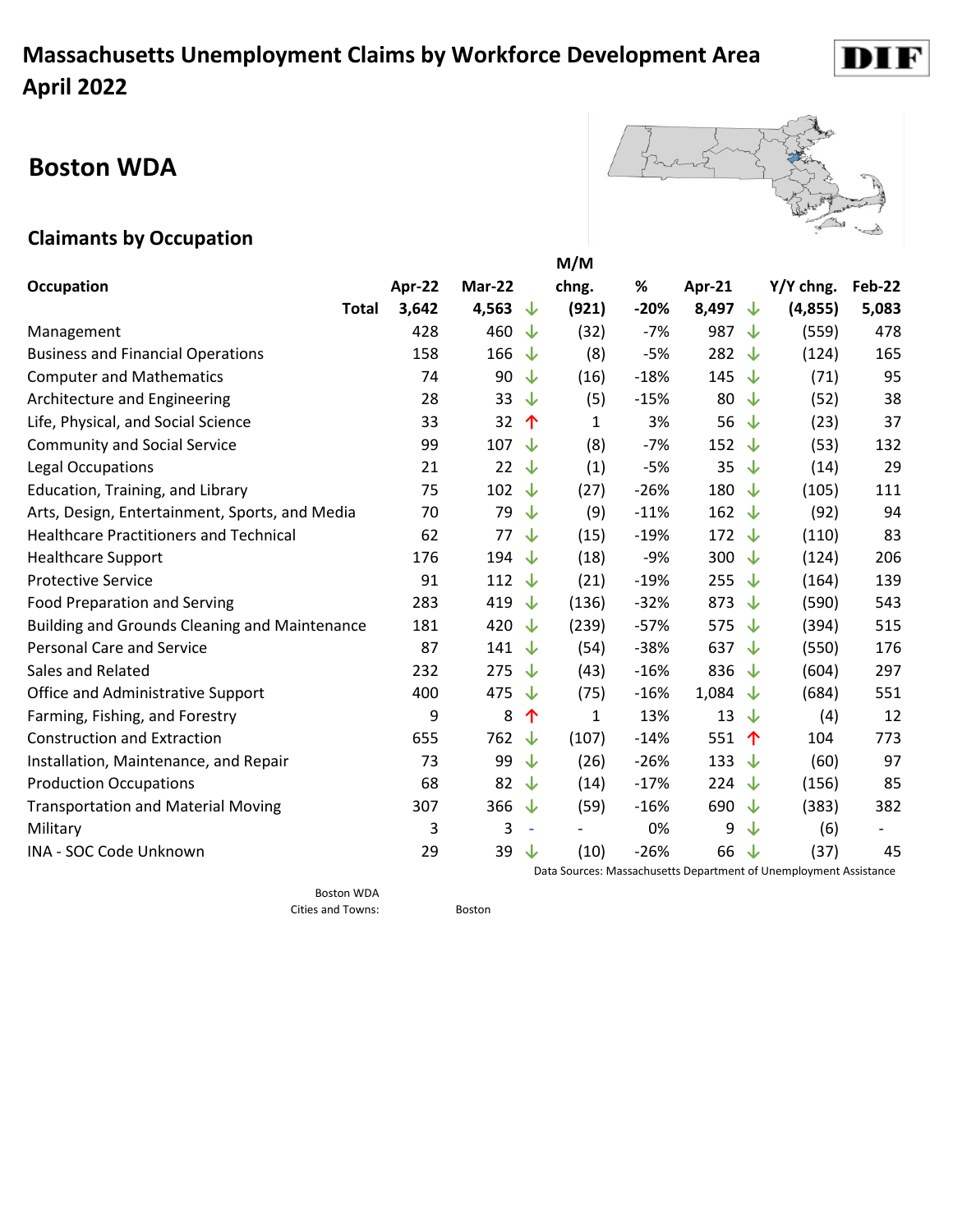# **Bristol County WDA**



D

#### **Claimants by Occupation**

|                                                      |        |                    |              | M/M     | Y/Y     |                    |     |         |               |
|------------------------------------------------------|--------|--------------------|--------------|---------|---------|--------------------|-----|---------|---------------|
| <b>Occupation</b>                                    | Apr-22 | Mar-22             |              | chng.   | %       | Apr-21             |     | chng.   | <b>Feb-22</b> |
| <b>Total</b>                                         | 3,038  | 4,730 $\downarrow$ |              | (1,692) | $-36%$  | 5,077 $\downarrow$ |     | (2,039) | 5,101         |
| Management                                           | 249    | 325                | ↓            | (76)    | $-23%$  | 467 $\downarrow$   |     | (218)   | 327           |
| <b>Business and Financial Operations</b>             | 59     | 70                 | $\downarrow$ | (11)    | $-16%$  | 130                | └ ↑ | (71)    | 73            |
| <b>Computer and Mathematics</b>                      | 25     | 33                 | ↓            | (8)     | $-24%$  | 40                 | ↓   | (15)    | 29            |
| Architecture and Engineering                         | 28     | 36                 | ↓            | (8)     | $-22%$  | 58                 | ↓   | (30)    | 32            |
| Life, Physical, and Social Science                   | 11     | 15                 | $\downarrow$ | (4)     | $-27%$  | $12 \sqrt$         |     | (1)     | 20            |
| <b>Community and Social Service</b>                  | 42     | 45                 | ↓            | (3)     | $-7%$   | 91 $\downarrow$    |     | (49)    | 53            |
| Legal Occupations                                    | 11     | 9                  | 个            | 2       | 22%     | 10                 | 个   | 1       | 10            |
| Education, Training, and Library                     | 22     | 28                 | ↓            | (6)     | $-21%$  | 90                 | └ ↑ | (68)    | 35            |
| Arts, Design, Entertainment, Sports, and Media       | 29     | 37                 | ↓            | (8)     | $-22%$  | 68                 | ↓   | (39)    | 33            |
| <b>Healthcare Practitioners and Technical</b>        | 67     | 85                 | ↓            | (18)    | $-21%$  | 118 $\downarrow$   |     | (51)    | 90            |
| <b>Healthcare Support</b>                            | 117    | 134                | ↓            | (17)    | $-13%$  | 212 $\sqrt{ }$     |     | (95)    | 139           |
| <b>Protective Service</b>                            | 41     | 29                 | 个            | 12      | 41%     | 52 $\downarrow$    |     | (11)    | 37            |
| Food Preparation and Serving                         | 136    | 201                | ↓            | (65)    | $-32%$  | 389 ↓              |     | (253)   | 246           |
| <b>Building and Grounds Cleaning and Maintenance</b> | 212    | 624                | ↓            | (412)   | $-66%$  | 273 $\downarrow$   |     | (61)    | 662           |
| <b>Personal Care and Service</b>                     | 33     | 65                 | ↓            | (32)    | $-49%$  | 238 $\sqrt{ }$     |     | (205)   | 84            |
| Sales and Related                                    | 150    | 198                | ↓            | (48)    | $-24%$  | 381 $\sqrt{ }$     |     | (231)   | 209           |
| Office and Administrative Support                    | 255    | 298                | ↓            | (43)    | $-14%$  | 505 $\sqrt$        |     | (250)   | 329           |
| Farming, Fishing, and Forestry                       | 30     | 61                 | ↓            | (31)    | $-51%$  | 36                 | ↓   | (6)     | 56            |
| <b>Construction and Extraction</b>                   | 846    | 1,576              | ↓            | (730)   | $-46%$  | 897 ↓              |     | (51)    | 1,735         |
| Installation, Maintenance, and Repair                | 91     | 135                | ↓            | (44)    | $-33%$  | 133 $\downarrow$   |     | (42)    | 147           |
| <b>Production Occupations</b>                        | 165    | 203                | J            | (38)    | $-19%$  | 287 $\downarrow$   |     | (122)   | 201           |
| <b>Transportation and Material Moving</b>            | 409    | 494                | ↓            | (85)    | $-17%$  | 557 ↓              |     | (148)   | 521           |
| Military                                             |        | 3                  | ↓            | (3)     | $-100%$ | $\overline{7}$     | ↓   | (7)     |               |
| INA - SOC Code Unknown                               | 10     | $26 \sqrt$         |              | (16)    | $-62%$  | $26 \sqrt$         |     | (16)    | 33            |
|                                                      |        |                    |              |         |         |                    |     |         |               |

Bristol County WDA

Data Sources: Massachusetts Department of Unemployment Assistance

Cities and Towns: Attleborough Somerset Berkley Swansea Dighton Taunton Fall River Westport Mansfield North Attleborough Norton Raynham Rehoboth Seekonk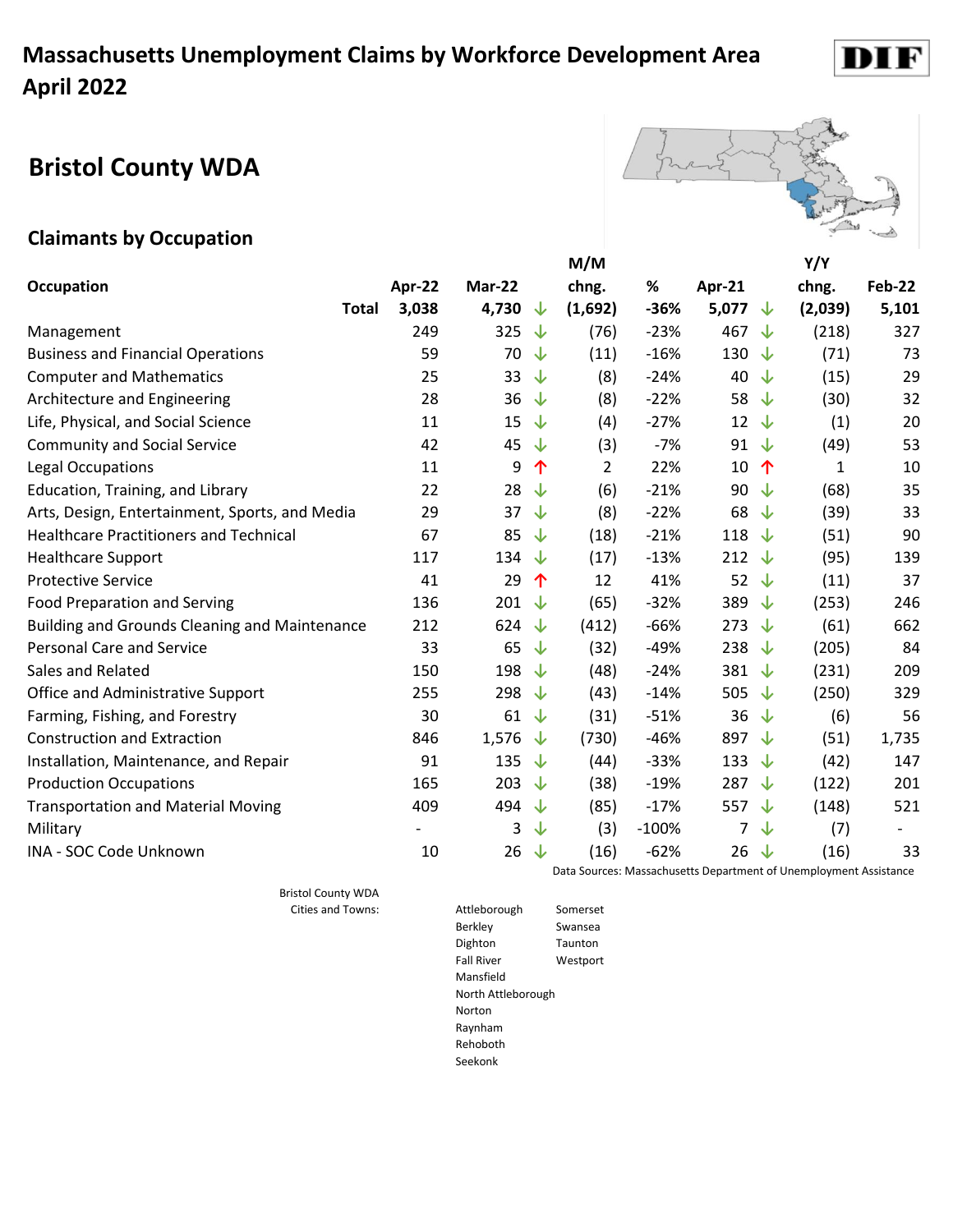### **Brockton WDA**



#### **Claimants by Occupation**

|                                                      |                          |        |   | M/M            |         |                          |   |           |        |
|------------------------------------------------------|--------------------------|--------|---|----------------|---------|--------------------------|---|-----------|--------|
| <b>Occupation</b>                                    | Apr-22                   | Mar-22 |   | chng.          | %       | Apr-21                   |   | Y/Y chng. | Feb-22 |
| <b>Total</b>                                         | 1,947                    | 2,658  | ↓ | (711)          | $-27%$  | 3,848                    | ↓ | (1,901)   | 2,871  |
| Management                                           | 165                      | 209    | ↓ | (44)           | $-21%$  | 338                      | ↓ | (173)     | 212    |
| <b>Business and Financial Operations</b>             | 62                       | 63     | ↓ | (1)            | $-2%$   | 103                      | ↓ | (41)      | 64     |
| <b>Computer and Mathematics</b>                      | 29                       | 25     | 个 | 4              | 16%     | 45                       | ↓ | (16)      | 33     |
| Architecture and Engineering                         | 13                       | 15     | ↓ | (2)            | $-13%$  | 34                       | ↓ | (21)      | 14     |
| Life, Physical, and Social Science                   | 13                       | 14     | ↓ | (1)            | $-7%$   | 14                       | ↓ | (1)       | 16     |
| <b>Community and Social Service</b>                  | 47                       | 41     | ↑ | 6              | 15%     | 68                       | J | (21)      | 45     |
| Legal Occupations                                    | 9                        | 7      | 个 | $\overline{2}$ | 29%     | 6                        | 个 | 3         | 7      |
| Education, Training, and Library                     | 17                       | 24     | ↓ | (7)            | $-29%$  | 54                       | ↓ | (37)      | 26     |
| Arts, Design, Entertainment, Sports, and Media       | 16                       | 23     | ↓ | (7)            | $-30%$  | 33                       | ↓ | (17)      | 22     |
| <b>Healthcare Practitioners and Technical</b>        | 55                       | 71     | ↓ | (16)           | $-23%$  | 122                      | ↓ | (67)      | 66     |
| <b>Healthcare Support</b>                            | 101                      | 102    | ↓ | (1)            | $-1%$   | 225                      | ↓ | (124)     | 114    |
| <b>Protective Service</b>                            | 35                       | 41     | ↓ | (6)            | $-15%$  | 44                       | J | (9)       | 46     |
| <b>Food Preparation and Serving</b>                  | 79                       | 122    | ↓ | (43)           | $-35%$  | 324                      | ↓ | (245)     | 156    |
| <b>Building and Grounds Cleaning and Maintenance</b> | 111                      | 280    | ↓ | (169)          | $-60%$  | 187                      | ↓ | (76)      | 299    |
| <b>Personal Care and Service</b>                     | 37                       | 58     | ↓ | (21)           | $-36%$  | 180                      | ↓ | (143)     | 65     |
| Sales and Related                                    | 94                       | 137    | J | (43)           | $-31%$  | 279                      | J | (185)     | 139    |
| Office and Administrative Support                    | 199                      | 240    | ↓ | (41)           | $-17%$  | 463                      | J | (264)     | 268    |
| Farming, Fishing, and Forestry                       | $\overline{\phantom{a}}$ | 10     | ↓ | (10)           | $-100%$ | 5                        | ↓ | (5)       | 11     |
| <b>Construction and Extraction</b>                   | 421                      | 637    | ↓ | (216)          | $-34%$  | 456                      | J | (35)      | 683    |
| Installation, Maintenance, and Repair                | 67                       | 91     | ↓ | (24)           | $-26%$  | 119                      | ↓ | (52)      | 97     |
| <b>Production Occupations</b>                        | 82                       | 101    | ↓ | (19)           | $-19%$  | 210                      | J | (128)     | 123    |
| <b>Transportation and Material Moving</b>            | 276                      | 316    | ↓ | (40)           | $-13%$  | 513                      | ↓ | (237)     | 337    |
| Military                                             | 5                        | 8      | ↓ | (3)            | $-38%$  | $\overline{\phantom{a}}$ | 个 | 5         | 6      |
| INA - SOC Code Unknown                               | 14                       | 23     | ↓ | (9)            | $-39%$  | 26                       | ↓ | (12)      | 22     |

Brockton WDA Cities and Towns: Abington Data Sources: Massachusetts Department of Unemployment Assistance

Avon Bridgewater Brockton East Bridgewater Easton Hanson Stoughton West Bridgewater Whitman

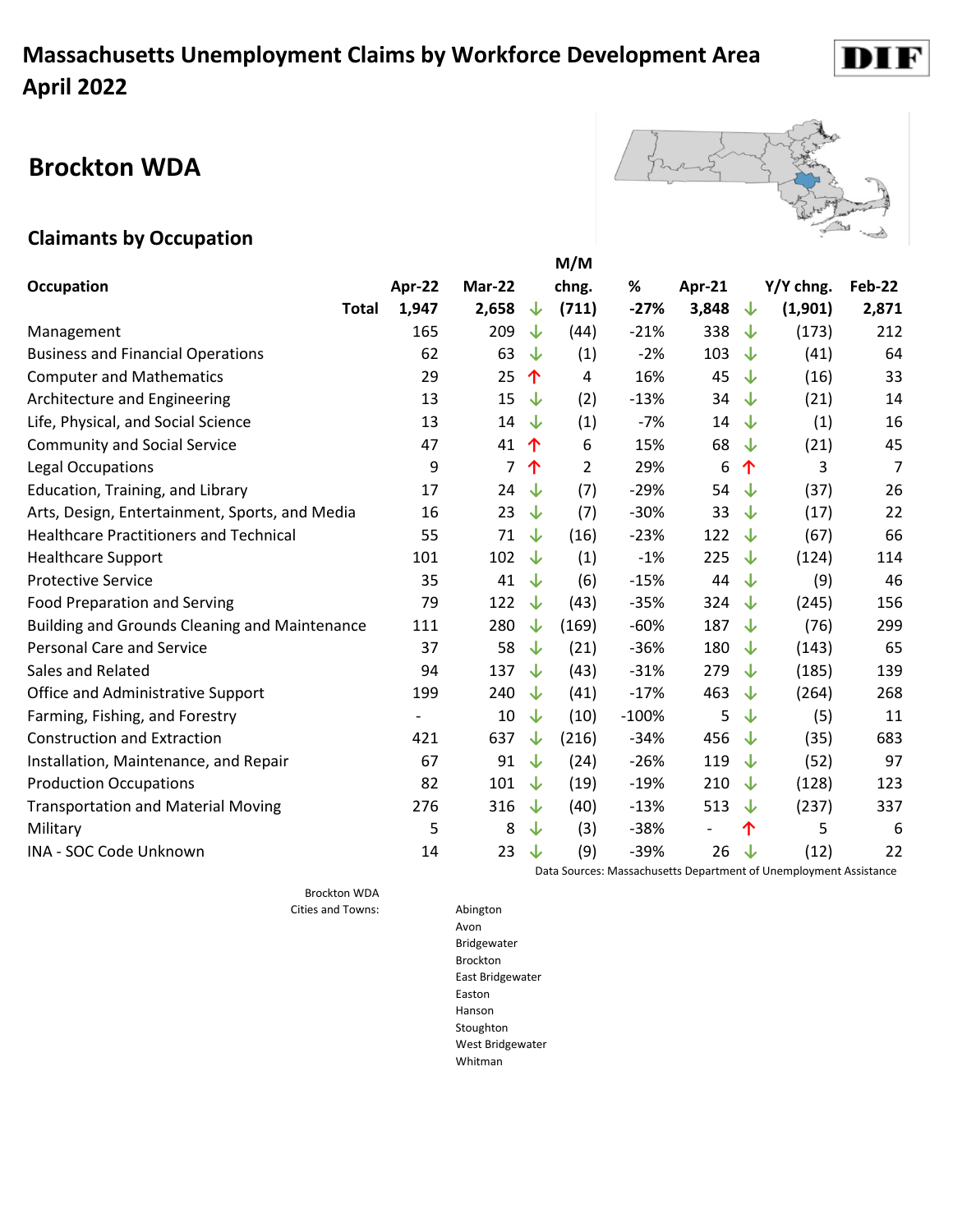#### **Cape & Islands WDA**



#### **Claimants by Occupation**

|                                                      |        |                  |    | M/M          |        |                          |              |           |        |
|------------------------------------------------------|--------|------------------|----|--------------|--------|--------------------------|--------------|-----------|--------|
| <b>Occupation</b>                                    | Apr-22 | Mar-22           |    | chng.        | %      | Apr-21                   |              | Y/Y chng. | Feb-22 |
| Total                                                | 2,784  | 5,098 $\sqrt{ }$ |    | (2, 314)     | $-45%$ | 4,089                    | ↓            | (1, 305)  | 5,700  |
| Management                                           | 460    | 657              | ⇃  | (197)        | $-30%$ | 608                      | ↓            | (148)     | 724    |
| <b>Business and Financial Operations</b>             | 43     | 47               | ⇃  | (4)          | $-9%$  | 72                       | ↓            | (29)      | 45     |
| <b>Computer and Mathematics</b>                      | 9      | 6                | 个  | 3            | 50%    | 25                       | ↓            | (16)      | 11     |
| Architecture and Engineering                         | 7      | $11 \t\sqrt{ }$  |    | (4)          | $-36%$ | 22                       | ෑ            | (15)      | 16     |
| Life, Physical, and Social Science                   | 8      | 15               | ↓  | (7)          | $-47%$ | 15                       | J            | (7)       | 15     |
| <b>Community and Social Service</b>                  | 31     | 32 $\downarrow$  |    | (1)          | $-3%$  | 40                       | ↓            | (9)       | 33     |
| Legal Occupations                                    | 8      | $\overline{7}$   | 个  | $\mathbf{1}$ | 14%    | 6                        | 个            | 2         | 6      |
| Education, Training, and Library                     | 23     | $26 \sqrt$       |    | (3)          | $-12%$ | 53                       | J            | (30)      | 34     |
| Arts, Design, Entertainment, Sports, and Media       | 26     | 39               | ↓  | (13)         | $-33%$ | 57                       | ↓            | (31)      | 47     |
| <b>Healthcare Practitioners and Technical</b>        | 38     | 48               | ⇃  | (10)         | $-21%$ | 93                       | J            | (55)      | 52     |
| <b>Healthcare Support</b>                            | 61     | 66               | ⇃  | (5)          | $-8%$  | 83                       | ෑ            | (22)      | 64     |
| <b>Protective Service</b>                            | 21     | 35               | ↓  | (14)         | $-40%$ | 29                       | ෑ            | (8)       | 45     |
| <b>Food Preparation and Serving</b>                  | 738    | 1,261 $\sqrt$    |    | (523)        | $-41%$ | 951                      | ◡            | (213)     | 1,450  |
| <b>Building and Grounds Cleaning and Maintenance</b> | 443    | 1,409            | ╰┸ | (966)        | $-69%$ | 591                      | ◡            | (148)     | 1,576  |
| <b>Personal Care and Service</b>                     | 50     | 108              | ↓  | (58)         | $-54%$ | 127                      | $\downarrow$ | (77)      | 112    |
| Sales and Related                                    | 169    | 283              | J  | (114)        | $-40%$ | 318                      | ◡            | (149)     | 320    |
| Office and Administrative Support                    | 197    | 291 $\sqrt$      |    | (94)         | $-32%$ | 345                      | ∿            | (148)     | 325    |
| Farming, Fishing, and Forestry                       | 18     | 48               | J  | (30)         | $-63%$ | 41                       | J            | (23)      | 61     |
| <b>Construction and Extraction</b>                   | 150    | 255              | ⇃  | (105)        | $-41%$ | 206                      | ↓            | (56)      | 277    |
| Installation, Maintenance, and Repair                | 87     | 170              | ⇃  | (83)         | $-49%$ | 93                       | ↓            | (6)       | 171    |
| <b>Production Occupations</b>                        | 43     | 63               | ⇃  | (20)         | $-32%$ | 92                       | ෑ            | (49)      | 74     |
| <b>Transportation and Material Moving</b>            | 135    | 187              | ↓  | (52)         | $-28%$ | 208                      | J            | (73)      | 206    |
| Military                                             | 2      | 1                | 个  | $\mathbf{1}$ | 100%   | $\overline{\phantom{a}}$ | 个            | 2         |        |
| <b>INA - SOC Code Unknown</b>                        | 17     | 33               | 、个 | (16)         | $-48%$ | 14                       | 个            | 3         | 36     |

Cape & Islands WDA

Data Sources: Massachusetts Department of Unemployment Assistance

Cities and Towns: Aquinnah Gosnold Wellfleet Barnstable Harwich West Tisbury Bourne Mashpee Yarmouth Brewster Nantucket Chatham Oak Bluffs Chilmark Orleans Dennis Provincetown Eastham Sandwich Edgartown Tisbury Falmouth Truro

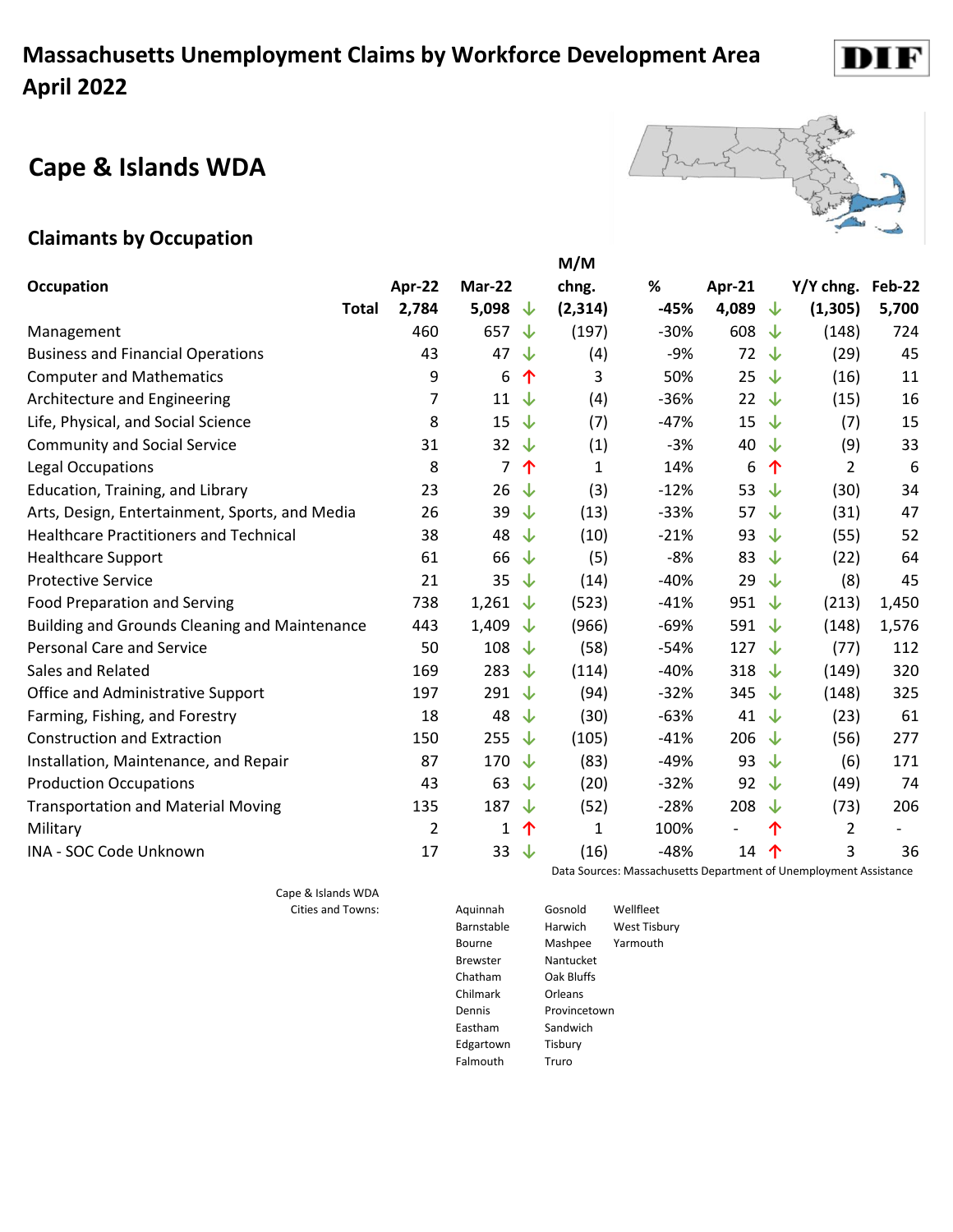#### **Central MA WDA**



#### **Claimants by Occupation**

|                                                      |        |                  |                     | M/M      |        |                    |    |           |
|------------------------------------------------------|--------|------------------|---------------------|----------|--------|--------------------|----|-----------|
| <b>Occupation</b>                                    | Apr-22 | Mar-22           |                     | chng.    | %      | Apr-21             |    | Y/Y chng. |
| <b>Total</b>                                         | 3,870  | 5,302 $\sqrt{ }$ |                     | (1, 432) | $-27%$ | 7,771 $\downarrow$ |    | (3,901)   |
| Management                                           | 450    | 515              | ↓                   | (65)     | $-13%$ | 806                | ◡  | (356)     |
| <b>Business and Financial Operations</b>             | 136    | 138              | ↓                   | (2)      | $-1%$  | 224                | ◡  | (88)      |
| <b>Computer and Mathematics</b>                      | 75     | 64               | ↑                   | 11       | 17%    | 131 $\sqrt{ }$     |    | (56)      |
| Architecture and Engineering                         | 55     | 54               | 个                   | 1        | 2%     | 103                | √  | (48)      |
| Life, Physical, and Social Science                   | 36     | 35               | $\hat{\mathcal{T}}$ | 1        | 3%     | 57                 | ╰┸ | (21)      |
| <b>Community and Social Service</b>                  | 78     | 81 $\sqrt{ }$    |                     | (3)      | $-4%$  | 142                | √  | (64)      |
| Legal Occupations                                    | 11     | 11               | $\sim$              |          | 0%     | 13                 | ෑ  | (2)       |
| Education, Training, and Library                     | 43     | 48 $\sqrt{ }$    |                     | (5)      | $-10%$ | 157                | √  | (114)     |
| Arts, Design, Entertainment, Sports, and Media       | 54     | 56               | ↓                   | (2)      | $-4%$  | 89                 | √  | (35)      |
| <b>Healthcare Practitioners and Technical</b>        | 106    | 121 $\sqrt$      |                     | (15)     | $-12%$ | 615                | J  | (509)     |
| <b>Healthcare Support</b>                            | 173    | 180 $\sqrt$      |                     | (7)      | $-4%$  | 283                | ◡  | (110)     |
| <b>Protective Service</b>                            | 58     | 48               | 个                   | 10       | 21%    | 81                 | ╰┸ | (23)      |
| <b>Food Preparation and Serving</b>                  | 146    | 244 $\sqrt$      |                     | (98)     | $-40%$ | 587                | ◡  | (441)     |
| <b>Building and Grounds Cleaning and Maintenance</b> | 254    | 744              | ↓                   | (490)    | $-66%$ | 400                | ╰┸ | (146)     |
| <b>Personal Care and Service</b>                     | 77     | 132 $\sqrt{ }$   |                     | (55)     | $-42%$ | 439                | ෑ  | (362)     |
| Sales and Related                                    | 228    | 275 $\sqrt{ }$   |                     | (47)     | $-17%$ | 603                | J  | (375)     |
| Office and Administrative Support                    | 389    | 471 $\downarrow$ |                     | (82)     | $-17%$ | 802                | ╰┸ | (413)     |
| Farming, Fishing, and Forestry                       | 12     | 30               | ╰┸                  | (18)     | $-60%$ | 16                 | ╰┸ | (4)       |
| <b>Construction and Extraction</b>                   | 699    | 1,187            | ↓                   | (488)    | $-41%$ | 766                | ෑ  | (67)      |
| Installation, Maintenance, and Repair                | 136    | 194 $\sqrt$      |                     | (58)     | $-30%$ | 228                | √  | (92)      |
| <b>Production Occupations</b>                        | 233    | 222              | 个                   | 11       | 5%     | 427                | J  | (194)     |
| <b>Transportation and Material Moving</b>            | 389    | 419              | ↓                   | (30)     | $-7%$  | 753                | √  | (364)     |
| Military                                             | 7      | 4                | 个                   | 3        | 75%    | 9                  | ↓  | (2)       |
| INA - SOC Code Unknown                               | 25     | 29               | ↓                   | (4)      | $-14%$ | 40                 | ↓  | (15)      |

Central MA WDA Grafton No Data Sources: Massachusetts Department of Unemploymen

| Cities and Towns: Auburn |                   | Holden                      | Northbridge | Upton           |
|--------------------------|-------------------|-----------------------------|-------------|-----------------|
|                          | <b>Blackstone</b> | Hopedale                    | Oakham      | Uxbridge        |
|                          | Boylston          | Leicester                   | Oxford      | Warren          |
|                          | <b>Brookfield</b> | Mendon                      | Paxton      | Webster         |
|                          | Charlton          | Milford                     | Rutland     | West Boylston   |
|                          | Douglas           | Millbury                    | Shrewsbury  | West Brookfield |
|                          | Dudley            | Millville                   | Southbridge | Westborough     |
|                          | East Brookfield   | New Braintree               | Spencer     | Worcester       |
|                          | Grafton           | North Brookfield Sturbridge |             |                 |
|                          | Hardwick          | Northborough                | Sutton      |                 |

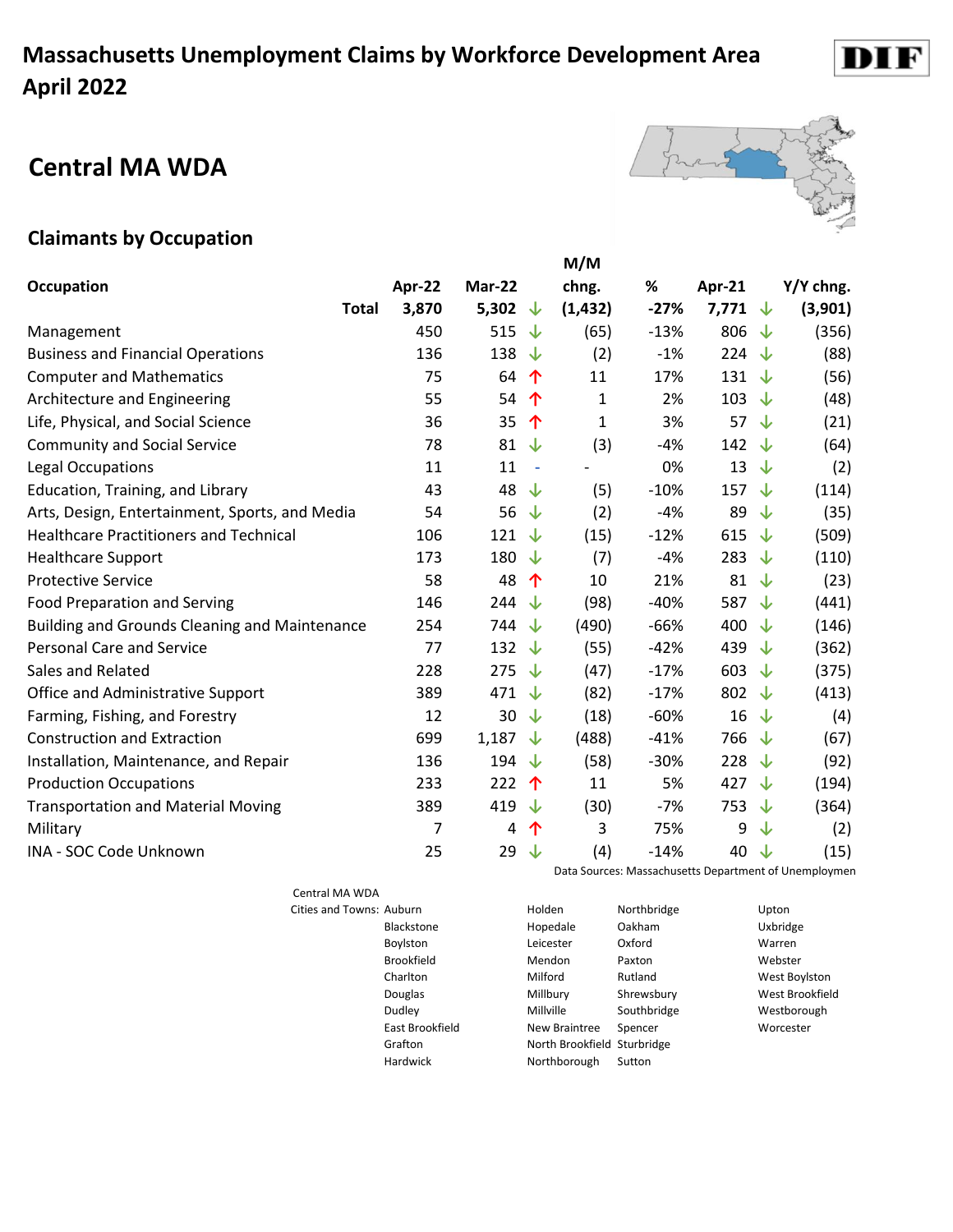



#### **Feb-22 5,845** 1,324 - t Assistance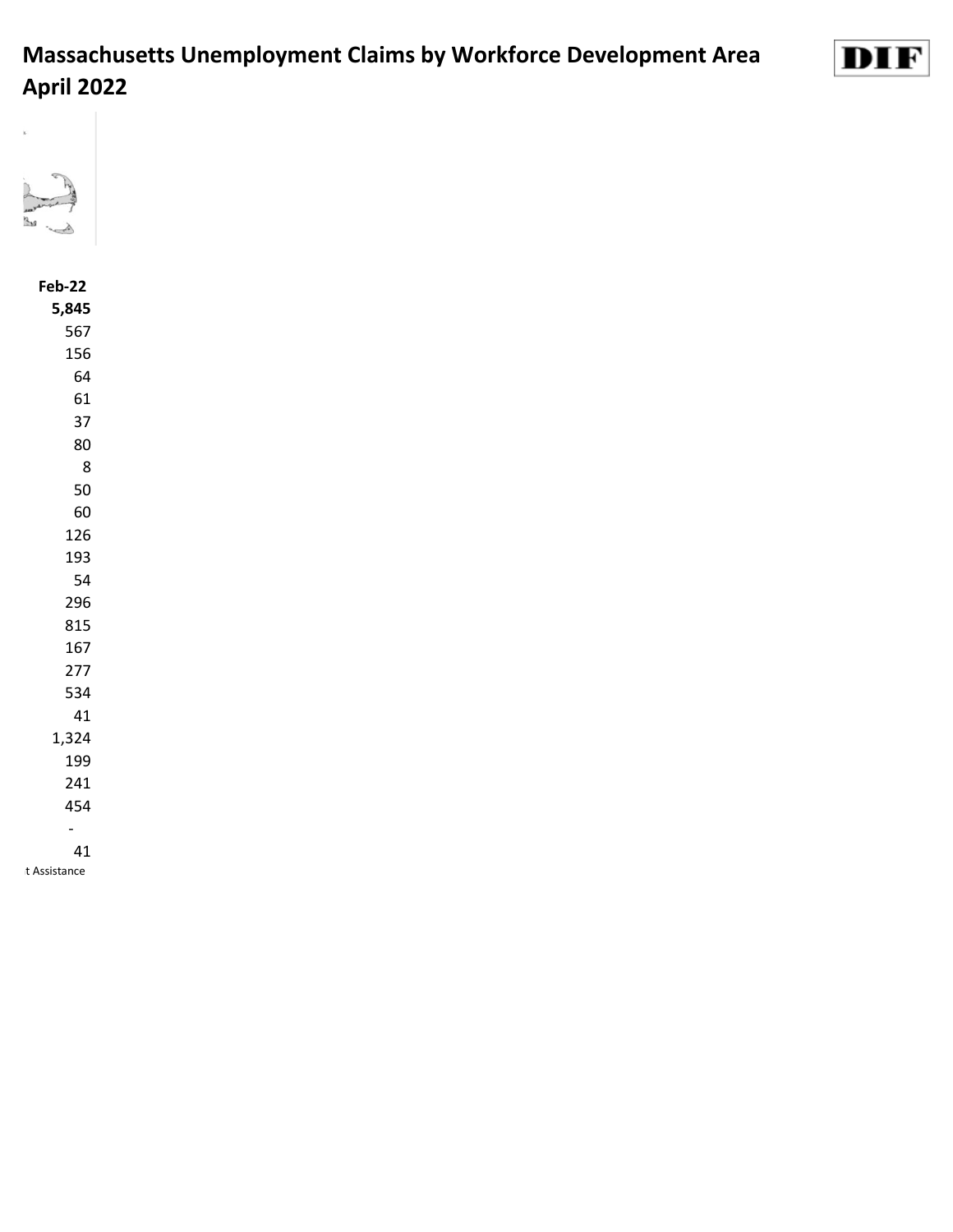# **Franklin/Hampshire WDA**

#### **Claimants by Occupation**

|                                                      |        |                                | M/M                      |         |                          |   |           |                          |
|------------------------------------------------------|--------|--------------------------------|--------------------------|---------|--------------------------|---|-----------|--------------------------|
| <b>Occupation</b>                                    | Apr-22 | Mar-22                         | chng.                    | %       | Apr-21                   |   | Y/Y chng. | <b>Feb-22</b>            |
| <b>Total</b>                                         | 1,249  | 2,041<br>∿                     | (792)                    | $-39%$  | 2,474 $\downarrow$       |   | (1,225)   | 2,240                    |
| Management                                           | 125    | 158<br>J                       | (33)                     | $-21%$  | 248                      | ↓ | (123)     | 172                      |
| <b>Business and Financial Operations</b>             | 27     | 30<br>↓                        | (3)                      | $-10%$  | 46                       | ↓ | (19)      | 32                       |
| <b>Computer and Mathematics</b>                      | 21     | 17<br>个                        | 4                        | 24%     | $31 \sqrt$               |   | (10)      | 18                       |
| Architecture and Engineering                         | 10     | $16 \sqrt$                     | (6)                      | $-38%$  | 22                       | ↓ | (12)      | 20                       |
| Life, Physical, and Social Science                   | 14     | 17<br>√                        | (3)                      | $-18%$  | 18                       | ↓ | (4)       | 17                       |
| <b>Community and Social Service</b>                  | 41     | 41<br>$\overline{\phantom{a}}$ |                          | 0%      | 63                       | ෑ | (22)      | 48                       |
| Legal Occupations                                    |        |                                | $\overline{\phantom{a}}$ | #DIV/0! | 8                        | ↓ | (8)       | $\overline{\phantom{0}}$ |
| Education, Training, and Library                     | 32     | 34 $\downarrow$                | (2)                      | $-6%$   | 97                       | ◡ | (65)      | 47                       |
| Arts, Design, Entertainment, Sports, and Media       | 15     | 15<br>$\sim$                   |                          | 0%      | 43                       | ↓ | (28)      | 16                       |
| <b>Healthcare Practitioners and Technical</b>        | 37     | 42 $\downarrow$                | (5)                      | $-12%$  | 80                       | ↓ | (43)      | 45                       |
| <b>Healthcare Support</b>                            | 59     | 64 $\downarrow$                | (5)                      | $-8%$   | 73                       | ⇃ | (14)      | 66                       |
| <b>Protective Service</b>                            | 13     | 17<br>$\downarrow$             | (4)                      | $-24%$  | 23                       | ↓ | (10)      | 18                       |
| <b>Food Preparation and Serving</b>                  | 58     | 100 $\downarrow$               | (42)                     | $-42%$  | 245                      | ⇃ | (187)     | 107                      |
| <b>Building and Grounds Cleaning and Maintenance</b> | 71     | 301<br>↓                       | (230)                    | $-76%$  | 123                      | ↓ | (52)      | 332                      |
| <b>Personal Care and Service</b>                     | 23     | 34<br>J                        | (11)                     | $-32%$  | 115                      | ⇃ | (92)      | 50                       |
| Sales and Related                                    | 61     | 87<br>↓                        | (26)                     | $-30%$  | 169                      | ⇃ | (108)     | 89                       |
| <b>Office and Administrative Support</b>             | 103    | 131 $\downarrow$               | (28)                     | $-21%$  | 253                      | ↓ | (150)     | 130                      |
| Farming, Fishing, and Forestry                       | 11     | 24 $\downarrow$                | (13)                     | $-54%$  | 26                       | ↓ | (15)      | 27                       |
| <b>Construction and Extraction</b>                   | 274    | 585<br>↓                       | (311)                    | $-53%$  | 359                      | ↓ | (85)      | 642                      |
| Installation, Maintenance, and Repair                | 56     | 68<br>↓                        | (12)                     | $-18%$  | 73                       | J | (17)      | 73                       |
| <b>Production Occupations</b>                        | 68     | 68<br>$\overline{\phantom{a}}$ | $\overline{\phantom{a}}$ | 0%      | 132 $\downarrow$         |   | (64)      | 87                       |
| <b>Transportation and Material Moving</b>            | 121    | 178<br>⇃                       | (57)                     | $-32%$  | 211                      | ↓ | (90)      | 192                      |
| Military                                             | 3      | 1<br>个                         | 2                        | 200%    | $\overline{\phantom{a}}$ | 个 | 3         |                          |
| INA - SOC Code Unknown                               | 6      | 13<br>↓                        | (7)                      | $-54%$  | 16                       | ↓ | (10)      | 12                       |

Franklin/Hampshire WDA

| <b>Cities and Towns: Amherst</b> |                 | Cummington  | Hawley                 | Northfield  | South Hadley |
|----------------------------------|-----------------|-------------|------------------------|-------------|--------------|
|                                  | Ashfield        | Deerfield   | Heath                  | Orange      | Southampton  |
|                                  | Athol           | Easthampton | Huntington             | Pelham      | Sunderland   |
|                                  | Belchertown     | Erving      | Leverett               | Petersham   | Ware         |
|                                  | Bernardston     | Gill        | Leyden                 | Phillipston | Warwick      |
|                                  | <b>Buckland</b> | Goshen      | Middlefield            | Plainfield  | Wendell      |
|                                  | Charlemont      | Granby      | Monroe                 | Rowe        | Westhampton  |
|                                  | Chesterfield    | Greenfield  | Montague               | Royalston   | Whately      |
|                                  | Colrain         | Hadley      | New Salem              | Shelburne   | Williamsburg |
|                                  | Conway          | Hatfield    | Northampton Shutesbury |             | Worthington  |
|                                  |                 |             |                        |             |              |



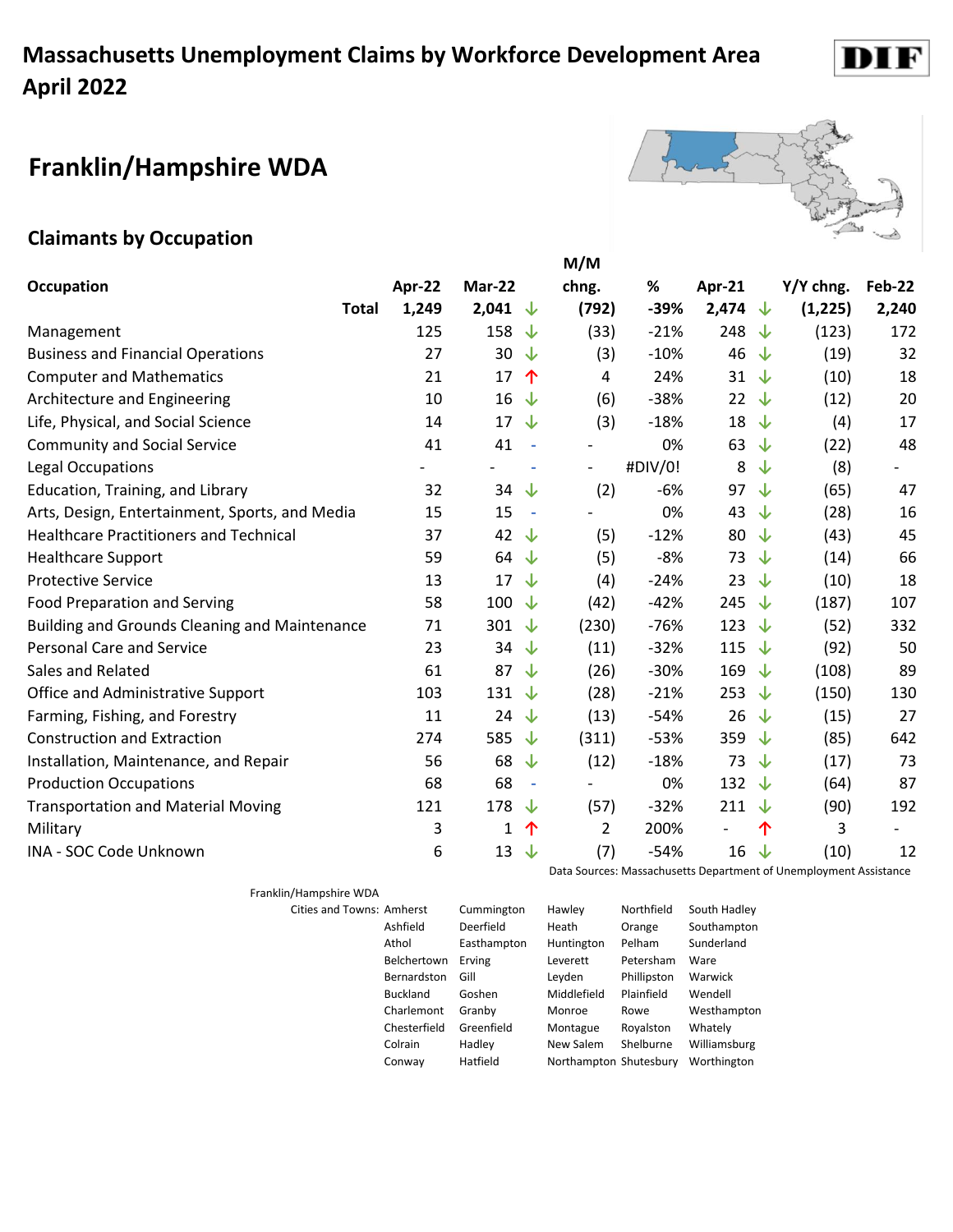# **Greater Lowell WDA**



D

#### **Claimants by Occupation**

|                                                      |                          |        |                          | M/M            |         |                  |   |           |        |
|------------------------------------------------------|--------------------------|--------|--------------------------|----------------|---------|------------------|---|-----------|--------|
| <b>Occupation</b>                                    | Apr-22                   | Mar-22 |                          | chng.          | %       | Apr-21           |   | Y/Y chng. | Feb-22 |
| Total                                                | 1,823                    | 2,463  | ∿                        | (640)          | $-26%$  | 3,658            | ↓ | (1,835)   | 2,663  |
| Management                                           | 209                      | 244    | ↓                        | (35)           | $-14%$  | 352 $\downarrow$ |   | (143)     | 272    |
| <b>Business and Financial Operations</b>             | 73                       | 90     | ↓                        | (17)           | $-19%$  | 112 $\downarrow$ |   | (39)      | 85     |
| <b>Computer and Mathematics</b>                      | 56                       | 57     | ↓                        | (1)            | $-2%$   | 102 $\sqrt$      |   | (46)      | 52     |
| Architecture and Engineering                         | 44                       | 55     | ↓                        | (11)           | $-20%$  | 96               | ↓ | (52)      | 48     |
| Life, Physical, and Social Science                   | 15                       | 13     | 个                        | $\overline{2}$ | 15%     | 33               | ↓ | (18)      | 13     |
| <b>Community and Social Service</b>                  | 24                       | 25     | ↓                        | (1)            | $-4%$   | 40               | ↓ | (16)      | 30     |
| Legal Occupations                                    | $\overline{7}$           | 8      | ↓                        | (1)            | $-13%$  | 12               | ↓ | (5)       | 9      |
| Education, Training, and Library                     | 21                       | 19     | 个                        | $\overline{2}$ | 11%     | 83               | ↓ | (62)      | 29     |
| Arts, Design, Entertainment, Sports, and Media       | 20                       | 26     | ↓                        | (6)            | $-23%$  | 38               | J | (18)      | 26     |
| <b>Healthcare Practitioners and Technical</b>        | 37                       | 50     | ↓                        | (13)           | $-26%$  | 93               | ↓ | (56)      | 52     |
| <b>Healthcare Support</b>                            | 79                       | 92     | ↓                        | (13)           | $-14%$  | 141 $\sqrt$      |   | (62)      | 87     |
| <b>Protective Service</b>                            | 15                       | 16     | ↓                        | (1)            | $-6%$   |                  |   | (6)       | 20     |
| <b>Food Preparation and Serving</b>                  | 57                       | 89     | ↓                        | (32)           | $-36%$  | 268 $\downarrow$ |   | (211)     | 109    |
| <b>Building and Grounds Cleaning and Maintenance</b> | 89                       | 235    | ↓                        | (146)          | $-62%$  | 159 $\sqrt$      |   | (70)      | 257    |
| <b>Personal Care and Service</b>                     | 25                       | 44     | $\downarrow$             | (19)           | $-43%$  | 231 $\sqrt{ }$   |   | (206)     | 58     |
| Sales and Related                                    | 83                       | 97     | ◡                        | (14)           | $-14%$  | 221 $\downarrow$ |   | (138)     | 110    |
| Office and Administrative Support                    | 201                      | 208    | ↓                        | (7)            | $-3%$   | 420              | ◡ | (219)     | 234    |
| Farming, Fishing, and Forestry                       | $\overline{\phantom{a}}$ | 7      | ↓                        | (7)            | $-100%$ | 6                | ↓ | (6)       | 8      |
| <b>Construction and Extraction</b>                   | 408                      | 640    | ↓                        | (232)          | $-36%$  | 417 $\sqrt{ }$   |   | (9)       | 688    |
| Installation, Maintenance, and Repair                | 59                       | 99     | ↓                        | (40)           | $-40%$  | 118              | ↓ | (59)      | 104    |
| <b>Production Occupations</b>                        | 101                      | 119    | ↓                        | (18)           | $-15%$  | 347 $\downarrow$ |   | (246)     | 136    |
| <b>Transportation and Material Moving</b>            | 185                      | 212    | √                        | (27)           | $-13%$  | 327 $\sqrt{ }$   |   | (142)     | 219    |
| Military                                             | 3                        | 3      | $\overline{\phantom{a}}$ |                | 0%      |                  | 个 | 3         |        |
| INA - SOC Code Unknown                               | 12                       | 15     | ↓                        | (3)            | $-20%$  | $21 \sqrt$       |   | (9)       | 17     |

Greater Lowell WDA Cities and Towns: Billerica

Chelmsford Dracut Dunstable Lowell Tewksbury Tyngsborough Westford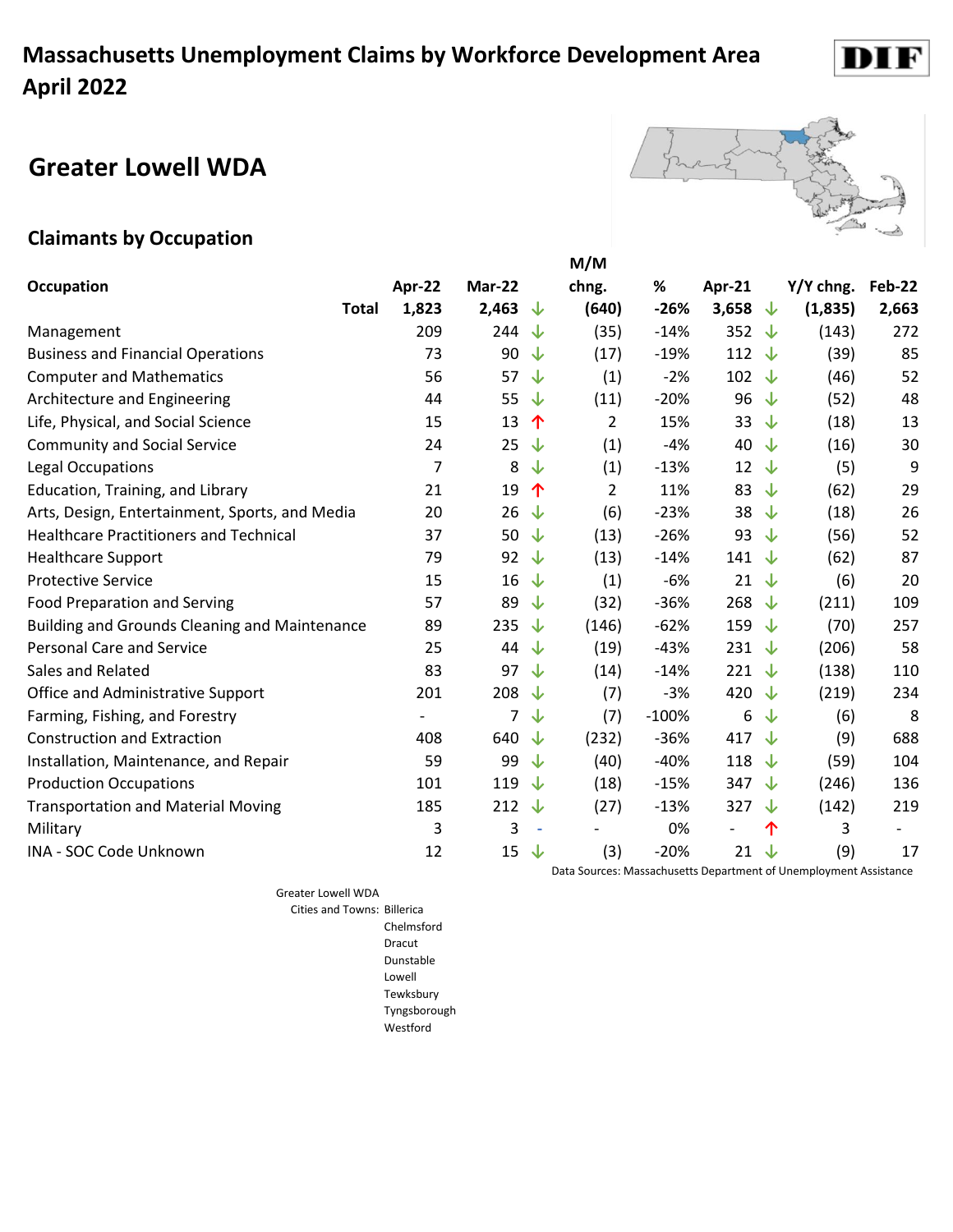# **Greater New Bedford WDA**

#### **Claimants by Occupation**

|                                                      |                |                  |              | M/M            |         |                    |              |                |                |
|------------------------------------------------------|----------------|------------------|--------------|----------------|---------|--------------------|--------------|----------------|----------------|
| <b>Occupation</b>                                    | Apr-22         | Mar-22           |              | chng.          | %       | Apr-21             |              | Y/Y chng.      | <b>Feb-22</b>  |
| <b>Total</b>                                         | 2,121          | 3,404 $\sqrt$    |              | (1, 283)       | $-38%$  | 3,541 $\downarrow$ |              | (1,420)        | 3,781          |
| Management                                           | 133            | 162              | $\downarrow$ | (29)           | $-18%$  | 247                | ↓            | (114)          | 192            |
| <b>Business and Financial Operations</b>             | 26             | 28               | $\downarrow$ | (2)            | $-7%$   | 51 $\downarrow$    |              | (25)           | 36             |
| <b>Computer and Mathematics</b>                      | 14             | 16               | ↓            | (2)            | $-13%$  | 15 $\downarrow$    |              | (1)            | 13             |
| Architecture and Engineering                         | 22             | 22               | $\sim$       |                | 0%      | 25                 | ╰┸           | (3)            | 21             |
| Life, Physical, and Social Science                   | 10             | 8                | 个            | 2              | 25%     | 8                  | 个            | $\overline{2}$ | $\overline{7}$ |
| <b>Community and Social Service</b>                  | 36             | 41               | $\downarrow$ | (5)            | $-12%$  | 68 $\sqrt$         |              | (32)           | 39             |
| Legal Occupations                                    |                |                  |              | $\overline{a}$ | #DIV/0! | $\overline{7}$     | ↓            | (7)            | 5              |
| Education, Training, and Library                     | 18             | 24               | ⇃            | (6)            | $-25%$  | 44 $\sqrt$         |              | (26)           | 19             |
| Arts, Design, Entertainment, Sports, and Media       | 26             | 27               | ↓            | (1)            | $-4%$   | 29                 | ↓            | (3)            | 30             |
| <b>Healthcare Practitioners and Technical</b>        | 56             | 64               | $\downarrow$ | (8)            | $-13%$  | 98                 | 支            | (42)           | 62             |
| <b>Healthcare Support</b>                            | 110            | 118 $\downarrow$ |              | (8)            | $-7%$   | 162 $\sqrt$        |              | (52)           | 124            |
| <b>Protective Service</b>                            | 22             | 23               | ↓            | (1)            | $-4%$   | 44 $\downarrow$    |              | (22)           | 28             |
| <b>Food Preparation and Serving</b>                  | 95             | 171 $\sqrt$      |              | (76)           | $-44%$  | 276                | ∿            | (181)          | 234            |
| <b>Building and Grounds Cleaning and Maintenance</b> | 183            | 507              | √            | (324)          | $-64%$  | 229                | ∿            | (46)           | 552            |
| <b>Personal Care and Service</b>                     | 28             | 47               | ↓            | (19)           | $-40%$  | 192 $\sqrt$        |              | (164)          | 73             |
| Sales and Related                                    | 76             | 103 $\sqrt$      |              | (27)           | $-26%$  | 225 $\downarrow$   |              | (149)          | 121            |
| Office and Administrative Support                    | 119            | $174 \sqrt$      |              | (55)           | $-32%$  | 317                | ╰┸           | (198)          | 200            |
| Farming, Fishing, and Forestry                       | 181            | 237 $\sqrt{ }$   |              | (56)           | $-24%$  | 126                | $\hat{\tau}$ | 55             | 236            |
| <b>Construction and Extraction</b>                   | 533            | 967 $\sqrt$      |              | (434)          | $-45%$  | 642 $\downarrow$   |              | (109)          | 1,089          |
| Installation, Maintenance, and Repair                | 58             | 101 $\sqrt$      |              | (43)           | $-43%$  | 99                 | ∿            | (41)           | 106            |
| <b>Production Occupations</b>                        | 102            | 194 $\sqrt$      |              | (92)           | $-47%$  | 250                | ∿            | (148)          | 210            |
| <b>Transportation and Material Moving</b>            | 253            | 345              | ↓            | (92)           | $-27%$  | 368                | ⇃            | (115)          | 357            |
| Military                                             | $\overline{2}$ | 3                | ↓            | (1)            | $-33%$  |                    | 个            | $\overline{2}$ |                |
| INA - SOC Code Unknown                               | 18             | 22 $\downarrow$  |              | (4)            | $-18%$  | 19                 | ↓            | (1)            | 27             |

Greater New Bedford WDA

Cities and Towns: Acushnet Dartmouth Fairhaven Freetown Lakeville Marion Mattapoisett New Bedford Rochester Wareham

Data Sources: Massachusetts Department of Unemployment Assistance

prent

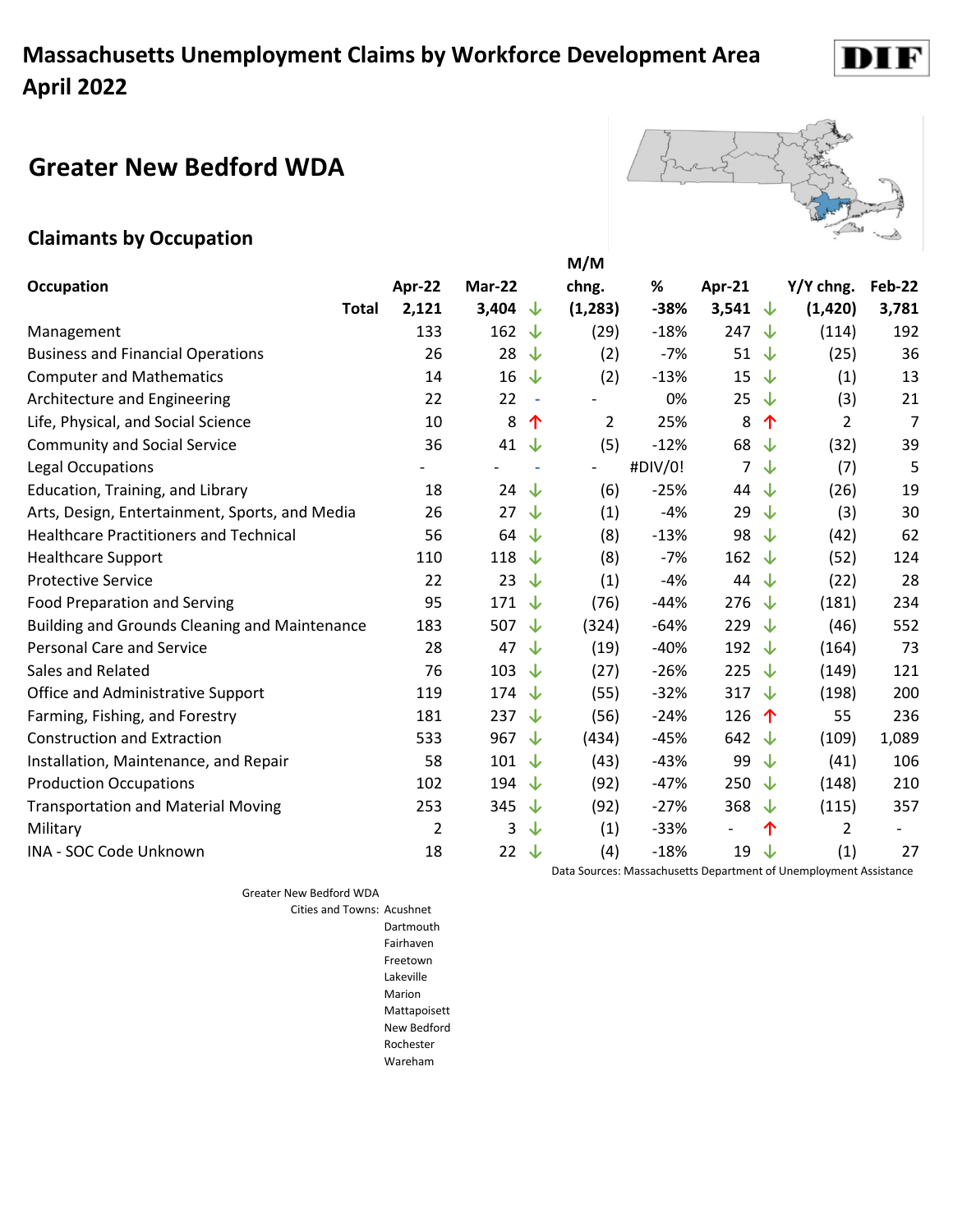# **Hampden County WDA**

#### **Claimants by Occupation**

|                                                      |        |                    |                          | M/M      |        |                |                       |           |               |
|------------------------------------------------------|--------|--------------------|--------------------------|----------|--------|----------------|-----------------------|-----------|---------------|
| <b>Occupation</b>                                    | Apr-22 | Mar-22             |                          | chng.    | %      | Apr-21         |                       | Y/Y chng. | <b>Feb-22</b> |
| Total                                                | 3,799  | 5,127 $\downarrow$ |                          | (1, 328) | $-26%$ | 7,199          | ∿                     | (3,400)   | 5,489         |
| Management                                           | 249    | 303                | J                        | (54)     | $-18%$ | 500            | J                     | (251)     | 332           |
| <b>Business and Financial Operations</b>             | 92     | 98                 | ↓                        | (6)      | $-6%$  | 113            | ◡                     | (21)      | 111           |
| <b>Computer and Mathematics</b>                      | 25     | 26                 | ↓                        | (1)      | $-4%$  | 48             | J                     | (23)      | 30            |
| <b>Architecture and Engineering</b>                  | 26     | 29                 | ↓                        | (3)      | $-10%$ | 48             | J                     | (22)      | 36            |
| Life, Physical, and Social Science                   | 16     | 19 $\downarrow$    |                          | (3)      | $-16%$ | 19             | J                     | (3)       | 18            |
| <b>Community and Social Service</b>                  | 67     | 84 $\sqrt$         |                          | (17)     | $-20%$ | 164 $\sqrt$    |                       | (97)      | 100           |
| Legal Occupations                                    | 6      | 9                  | ↓                        | (3)      | $-33%$ | 15             | J                     | (9)       | 9             |
| Education, Training, and Library                     | 42     | 53 $\sqrt{ }$      |                          | (11)     | $-21%$ | 151            | ् √∕                  | (109)     | 55            |
| Arts, Design, Entertainment, Sports, and Media       | 18     | 37                 | √                        | (19)     | $-51%$ | 55             | J                     | (37)      | 41            |
| <b>Healthcare Practitioners and Technical</b>        | 81     | 81                 | $\overline{\phantom{a}}$ |          | 0%     | 171 $\sqrt{ }$ |                       | (90)      | 88            |
| <b>Healthcare Support</b>                            | 457    | 427                | ↑                        | 30       | 7%     | 435            | $\hat{\mathbf{\tau}}$ | 22        | 427           |
| <b>Protective Service</b>                            | 68     | 55                 | ↑                        | 13       | 24%    | 98             | ◡                     | (30)      | 67            |
| <b>Food Preparation and Serving</b>                  | 203    | 248 $\downarrow$   |                          | (45)     | $-18%$ | 624            | √                     | (421)     | 274           |
| <b>Building and Grounds Cleaning and Maintenance</b> | 246    | 563                | ∿                        | (317)    | $-56%$ | 389            | ◡                     | (143)     | 604           |
| <b>Personal Care and Service</b>                     | 110    | 203 $\sqrt{ }$     |                          | (93)     | $-46%$ | 737 $\sqrt{ }$ |                       | (627)     | 244           |
| Sales and Related                                    | 195    | 224 $\downarrow$   |                          | (29)     | $-13%$ | 515 $\sqrt$    |                       | (320)     | 259           |
| Office and Administrative Support                    | 350    | 398 $\sqrt$        |                          | (48)     | $-12%$ | 780            | √                     | (430)     | 410           |
| Farming, Fishing, and Forestry                       | 21     | 28                 | ↓                        | (7)      | $-25%$ | 21             |                       |           | 29            |
| <b>Construction and Extraction</b>                   | 548    | 1,117 $\sqrt$      |                          | (569)    | $-51%$ | 789            | ◡                     | (241)     | 1,202         |
| Installation, Maintenance, and Repair                | 116    | 174 $\sqrt$        |                          | (58)     | $-33%$ | 187            | ╰┸                    | (71)      | 190           |
| <b>Production Occupations</b>                        | 298    | 326 $\sqrt{ }$     |                          | (28)     | $-9%$  | 491 $\sqrt$    |                       | (193)     | 325           |
| <b>Transportation and Material Moving</b>            | 519    | 573 $\downarrow$   |                          | (54)     | $-9%$  | 778            | ↓                     | (259)     | 584           |
| Military                                             | 8      | 9                  | ↓                        | (1)      | $-11%$ | 10             | ◡                     | (2)       | 8             |
| INA - SOC Code Unknown                               | 38     | 43                 | ╰┸                       | (5)      | $-12%$ | 61             | ╰┸                    | (23)      | 46            |

Hampden County WDA

Cities and Towns: Agawam Longmeadow West Springfield Blandford Ludlow Westfield Brimfield Monson Wilbraham Chester Montgomery Chicopee Palmer East Longmeadow Russell Granville Southwick Hampden Springfield Holland Tolland Holyoke Wales



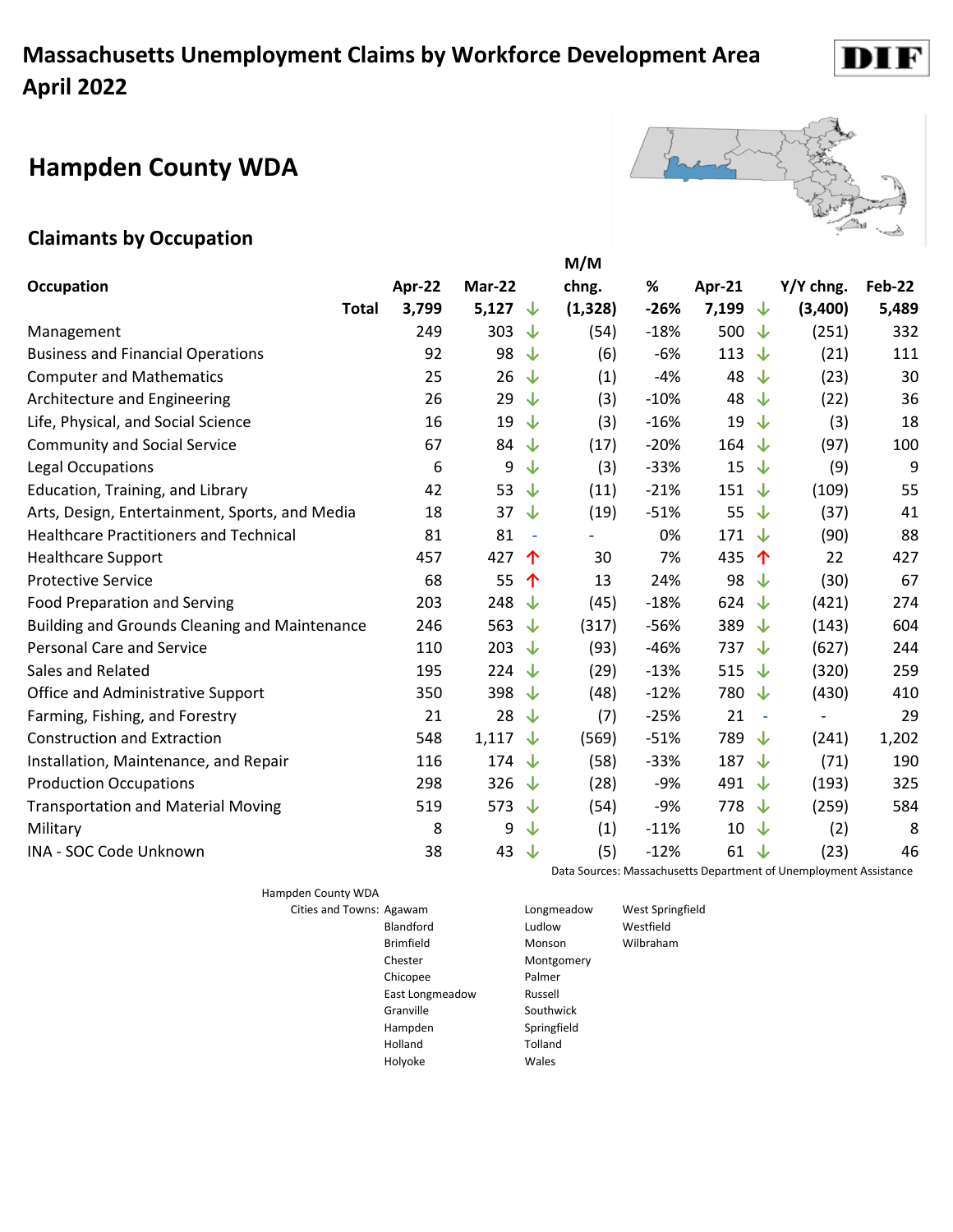#### **Lower Merrimack WDA**

#### **Claimants by Occupation**

|                                                |        |                |              | M/M   |        |                  | Y/Y     |               |
|------------------------------------------------|--------|----------------|--------------|-------|--------|------------------|---------|---------------|
| <b>Occupation</b>                              | Apr-22 | Mar-22         |              | chng. | %      | Apr-21           | chng.   | <b>Feb-22</b> |
| Total                                          | 2,496  | 3,349          | ╰┸           | (853) | $-25%$ | 5,232<br>◡       | (2,736) | 3,590         |
| Management                                     | 293    | 328            | ↓            | (35)  | $-11%$ | 487<br>√         | (194)   | 340           |
| <b>Business and Financial Operations</b>       | 85     | 81             | 个            | 4     | 5%     | 123<br>⇃         | (38)    | 88            |
| <b>Computer and Mathematics</b>                | 40     | 45             | ↓            | (5)   | $-11%$ | 76<br>↓          | (36)    | 40            |
| Architecture and Engineering                   | 35     | 36             | ↓            | (1)   | $-3%$  | 83<br>↓          | (48)    | 39            |
| Life, Physical, and Social Science             | 11     | 16             | ↓            | (5)   | $-31%$ | 24<br>╰┸         | (13)    | 16            |
| <b>Community and Social Service</b>            | 39     | 45             | ↓            | (6)   | $-13%$ | 61<br>∿          | (22)    | 51            |
| <b>Legal Occupations</b>                       | 12     | 11             | 个            | 1     | 9%     | 10<br>个          | 2       | 12            |
| Education, Training, and Library               | 29     | 40             | ↓            | (11)  | $-28%$ | 83<br>◡          | (54)    | 40            |
| Arts, Design, Entertainment, Sports, and Media | 26     | 31             | $\downarrow$ | (5)   | $-16%$ | 53<br>↓          | (27)    | 37            |
| <b>Healthcare Practitioners and Technical</b>  | 60     | 82             | ↓            | (22)  | $-27%$ | 120<br>√         | (60)    | 73            |
| <b>Healthcare Support</b>                      | 150    | 163            | ↓            | (13)  | $-8%$  | 274 $\downarrow$ | (124)   | 176           |
| <b>Protective Service</b>                      | 40     | 28             | 个            | 12    | 43%    | 45<br>↓          | (5)     | 21            |
| <b>Food Preparation and Serving</b>            | 95     | 173            | ↓            | (78)  | $-45%$ | 424<br>√         | (329)   | 165           |
| Building and Grounds Cleaning and Maintenance  | 166    | 368            | ↓            | (202) | $-55%$ | 296<br>╰┸        | (130)   | 401           |
| <b>Personal Care and Service</b>               | 37     | 74             | ↓            | (37)  | $-50%$ | 361 $\downarrow$ | (324)   | 93            |
| Sales and Related                              | 101    | 105            | ↓            | (4)   | $-4%$  | 278<br>√⊾        | (177)   | 130           |
| Office and Administrative Support              | 251    | 281            | $\downarrow$ | (30)  | $-11%$ | 557 $\downarrow$ | (306)   | 340           |
| Farming, Fishing, and Forestry                 | 11     | 22             | ↓            | (11)  | $-50%$ | 20<br>╰┸         | (9)     | 24            |
| <b>Construction and Extraction</b>             | 508    | 794            | ↓            | (286) | $-36%$ | 600<br>∿         | (92)    | 870           |
| Installation, Maintenance, and Repair          | 66     | 102 $\sqrt$    |              | (36)  | $-35%$ | 126<br>↓         | (60)    | 104           |
| <b>Production Occupations</b>                  | 115    | 171 $\sqrt{ }$ |              | (56)  | $-33%$ | 478<br>╰┸        | (363)   | 176           |
| <b>Transportation and Material Moving</b>      | 312    | 329            | ↓            | (17)  | $-5%$  | 614 $\sqrt$      | (302)   | 330           |
| Military                                       | 1      | 3              | ↓            | (2)   | $-67%$ | 5<br>↓           | (4)     |               |
| INA - SOC Code Unknown                         | 13     | 21             | ↓            | (8)   | $-38%$ | 34 $\downarrow$  | (21)    | 24            |

Lower Merrimack WDA

Data Sources: Massachusetts Department of Unemployment Assistance

Cities and Towns: Amesbury Newburyport Andover North Andover Boxford Rowley Georgetown Salisbury Groveland West Newbury Haverhill Lawrence Merrimac Methuen Newbury

**Y/Y** 



D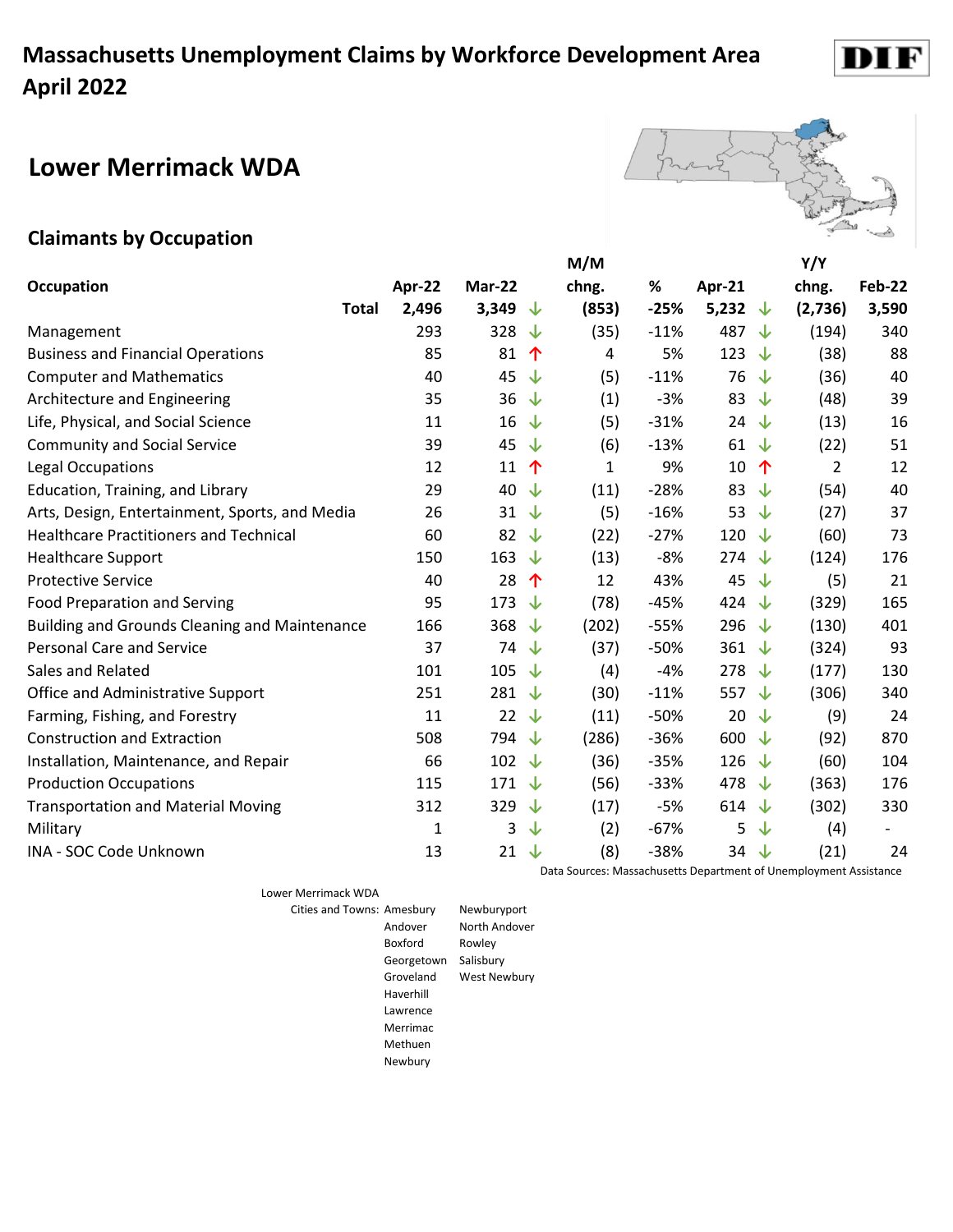#### **Metro North WDA**



DI

#### **Claimants by Occupation**

|                                                      |        |                    | M/M                      |        |                                |           |
|------------------------------------------------------|--------|--------------------|--------------------------|--------|--------------------------------|-----------|
| <b>Occupation</b>                                    | Apr-22 | Mar-22             | chng.                    | %      | Apr-21                         | Y/Y chng. |
| <b>Total</b>                                         | 3,800  | 4,825<br>└↑        | (1,025)                  | $-21%$ | 8,511 $\sqrt{ }$               | (4, 711)  |
| Management                                           | 545    | 633<br>↓           | (88)                     | $-14%$ | 1,218<br>⇃                     | (673)     |
| <b>Business and Financial Operations</b>             | 202    | 189<br>个           | 13                       | 7%     | 354<br>◡                       | (152)     |
| <b>Computer and Mathematics</b>                      | 143    | 140<br>↑           | 3                        | 2%     | 277<br>√                       | (134)     |
| Architecture and Engineering                         | 68     | 72<br>↓            | (4)                      | $-6%$  | 133<br>◡                       | (65)      |
| Life, Physical, and Social Science                   | 60     | 55<br>↑            | 5                        | 9%     | 100<br>∿                       | (40)      |
| <b>Community and Social Service</b>                  | 64     | 67<br>J            | (3)                      | $-4%$  | 92<br>J                        | (28)      |
| Legal Occupations                                    | 29     | 32<br>$\downarrow$ | (3)                      | -9%    | 44<br>∿                        | (15)      |
| Education, Training, and Library                     | 82     | 90<br>⇃            | (8)                      | $-9%$  | 228<br>◡                       | (146)     |
| Arts, Design, Entertainment, Sports, and Media       | 85     | 91<br>↓            | (6)                      | $-7%$  | 187<br>↓                       | (102)     |
| <b>Healthcare Practitioners and Technical</b>        | 91     | 103<br>↓           | (12)                     | $-12%$ | 176<br>◡                       | (85)      |
| <b>Healthcare Support</b>                            | 116    | 118 $\downarrow$   | (2)                      | $-2%$  | 225<br>◡                       | (109)     |
| <b>Protective Service</b>                            | 66     | 60<br>个            | 6                        | 10%    | 157<br>√                       | (91)      |
| <b>Food Preparation and Serving</b>                  | 227    | 351<br>↓           | (124)                    | $-35%$ | 947<br>⇃                       | (720)     |
| <b>Building and Grounds Cleaning and Maintenance</b> | 170    | 461<br>√⊾          | (291)                    | $-63%$ | 468<br>◡                       | (298)     |
| <b>Personal Care and Service</b>                     | 73     | 121 $\sqrt$        | (48)                     | $-40%$ | 432 $\downarrow$               | (359)     |
| Sales and Related                                    | 220    | 250 $\sqrt{ }$     | (30)                     | $-12%$ | 715 $\downarrow$               | (495)     |
| Office and Administrative Support                    | 385    | 437<br>↓           | (52)                     | $-12%$ | 999<br>∿                       | (614)     |
| Farming, Fishing, and Forestry                       | 10     | 10                 | $\overline{\phantom{a}}$ | 0%     | 10<br>$\overline{\phantom{a}}$ |           |
| <b>Construction and Extraction</b>                   | 688    | 976<br>↓           | (288)                    | $-30%$ | 700<br>◡                       | (12)      |
| Installation, Maintenance, and Repair                | 71     | 99<br>↓            | (28)                     | $-28%$ | 147<br>⇃                       | (76)      |
| <b>Production Occupations</b>                        | 85     | 107 $\sqrt$        | (22)                     | $-21%$ | 216<br>↓                       | (131)     |
| <b>Transportation and Material Moving</b>            | 291    | 334<br>╰┸          | (43)                     | $-13%$ | 626<br>◡                       | (335)     |
| Military                                             | 5      | 3<br>个             | $\overline{2}$           | 67%    | 10<br>↓                        | (5)       |
| INA - SOC Code Unknown                               | 24     | $26 \sqrt$         | (2)                      | $-8%$  | 50<br>√√                       | (26)      |

Metro North WDA Cities and Towns

| s: Arlington  | Reading    |
|---------------|------------|
| Belmont       | Revere     |
| Burlington    | Somerville |
| Cambridge     | Stoneham   |
| Chelsea       | Wakefield  |
| Fverett       | Watertown  |
| Malden        | Wilmington |
| Medford       | Winchester |
| Melrose       | Winthrop   |
| North Reading | Woburn     |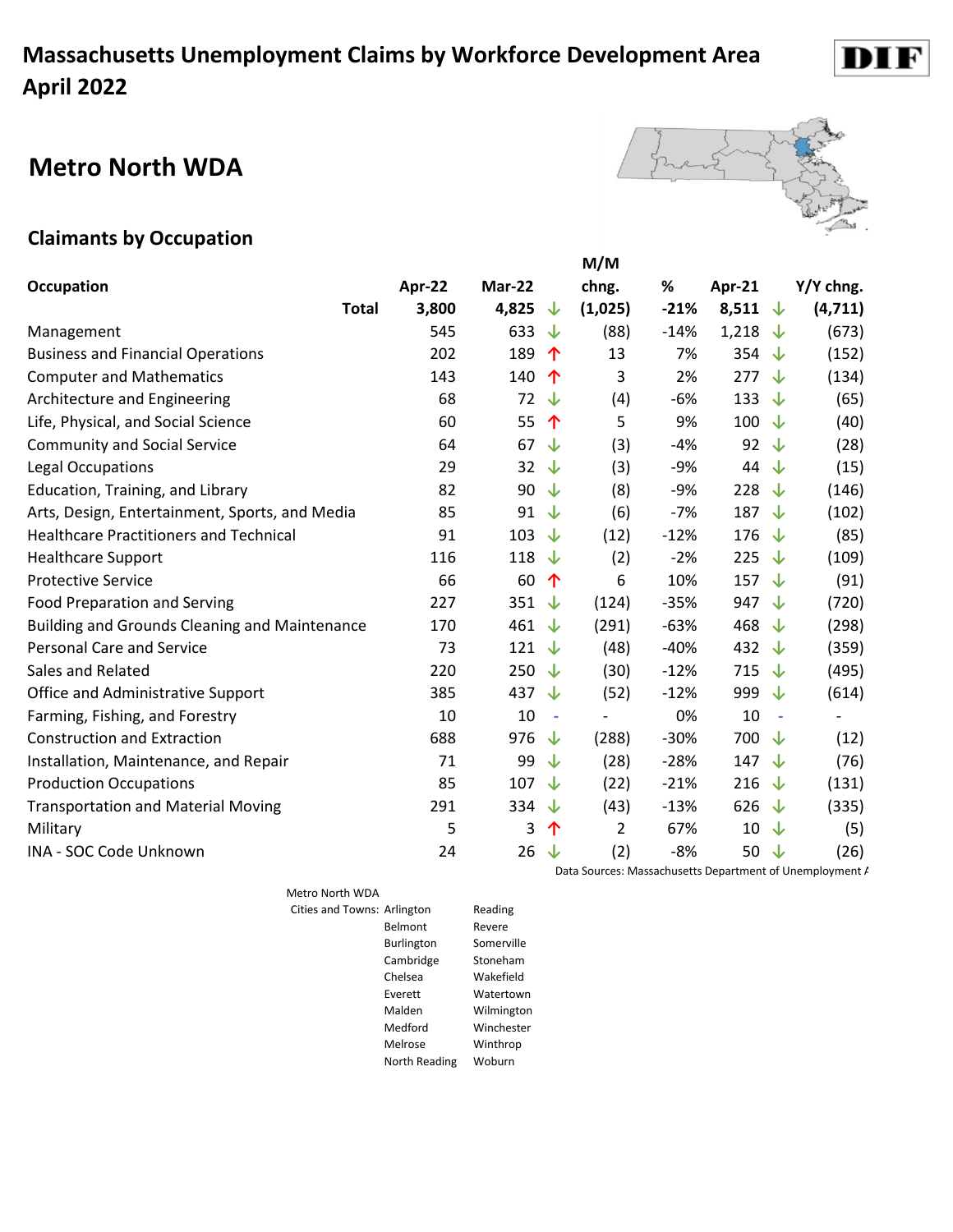



#### **Feb-22**

| 5,351 |
|-------|
| 657   |
| 198   |
| 140   |
| 74    |
| 59    |
| 70    |
| 33    |
| 114   |
| 105   |
| 110   |
| 123   |
| 57    |
| 470   |
| 546   |
| 147   |
| 292   |
| 489   |
| 12    |
| 1,027 |
| 100   |
| 128   |
| 369   |
|       |
| 31    |

**Assistance**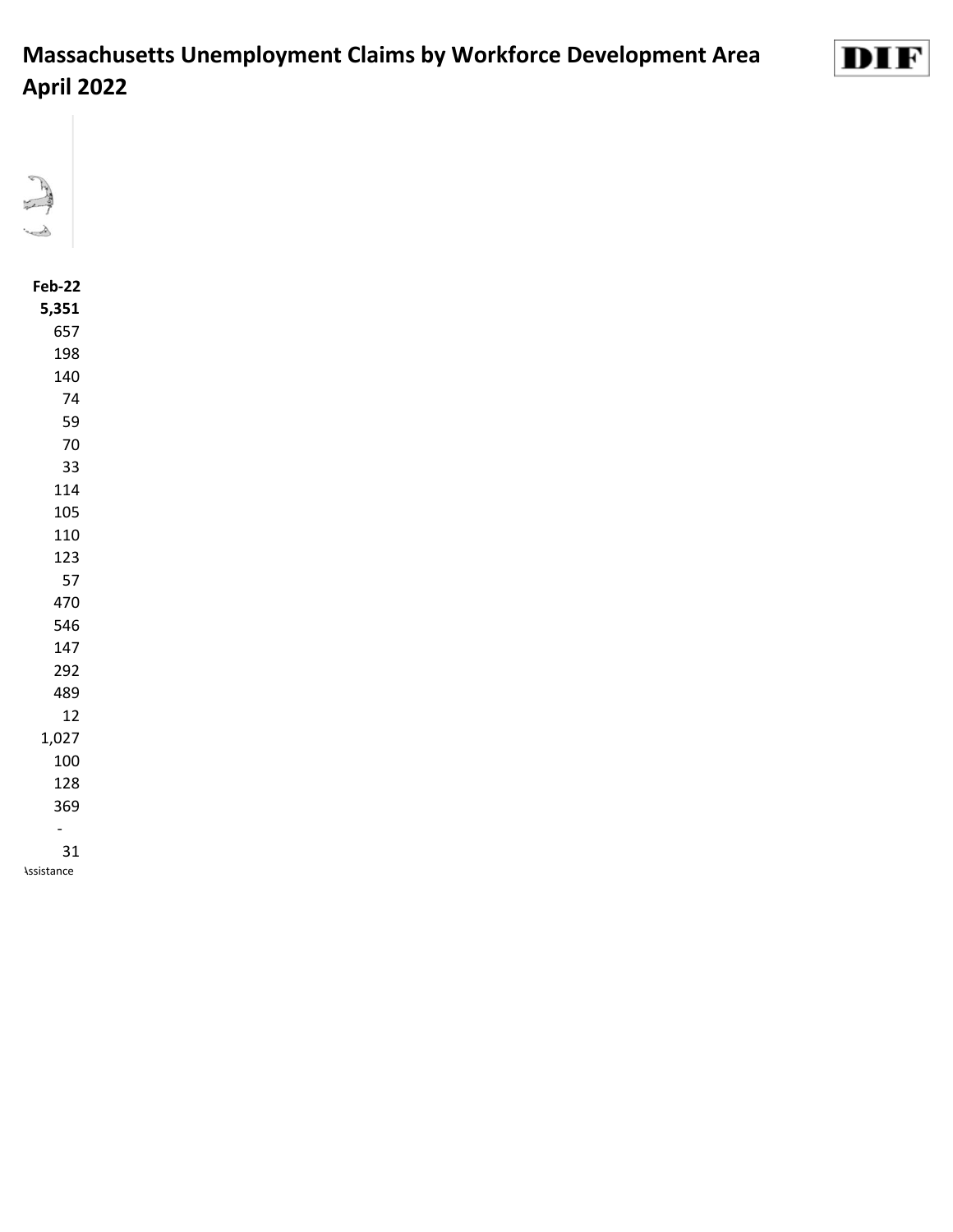# **Metro South/West WDA**

#### **Claimants by Occupation**

|                                                      |        |                     | M/M            |        |        |   |           |
|------------------------------------------------------|--------|---------------------|----------------|--------|--------|---|-----------|
| <b>Occupation</b>                                    | Apr-22 | Mar-22              | chng.          | %      | Apr-21 |   | Y/Y chng. |
| <b>Total</b>                                         | 3,745  | 5,277 $\downarrow$  | (1, 532)       | $-29%$ | 7,606  | ෑ | (3,861)   |
| Management                                           | 915    | 1,051<br>╰┸         | (136)          | $-13%$ | 1,698  | ෑ | (783)     |
| <b>Business and Financial Operations</b>             | 221    | 235<br>↓            | (14)           | $-6%$  | 356    | ෑ | (135)     |
| <b>Computer and Mathematics</b>                      | 162    | 157<br>↑            | 5              | 3%     | 321    | J | (159)     |
| Architecture and Engineering                         | 78     | 80<br>↓             | (2)            | $-3%$  | 163    | ↓ | (85)      |
| Life, Physical, and Social Science                   | 69     | 68<br>个             | $\mathbf{1}$   | 1%     | 101    | J | (32)      |
| <b>Community and Social Service</b>                  | 47     | 54<br>↓             | (7)            | $-13%$ | 100    | ↓ | (53)      |
| <b>Legal Occupations</b>                             | 36     | 39<br>↓             | (3)            | $-8%$  | 49     | ↓ | (13)      |
| <b>Education, Training, and Library</b>              | 60     | 85<br>↓             | (25)           | $-29%$ | 222    | J | (162)     |
| Arts, Design, Entertainment, Sports, and Media       | 86     | 96<br>↓             | (10)           | $-10%$ | 195    | ↓ | (109)     |
| <b>Healthcare Practitioners and Technical</b>        | 127    | 128<br>↓            | (1)            | $-1%$  | 253    | J | (126)     |
| <b>Healthcare Support</b>                            | 74     | 74<br>$\sim$        |                | 0%     | 165    | J | (91)      |
| <b>Protective Service</b>                            | 28     | 32<br>╰┸            | (4)            | $-13%$ | 61     | ↓ | (33)      |
| <b>Food Preparation and Serving</b>                  | 129    | 205<br>∿            | (76)           | $-37%$ | 491    | J | (362)     |
| <b>Building and Grounds Cleaning and Maintenance</b> | 231    | 851<br>∿            | (620)          | $-73%$ | 369    | ↓ | (138)     |
| <b>Personal Care and Service</b>                     | 61     | 108<br>∿            | (47)           | $-44%$ | 295    | ↓ | (234)     |
| Sales and Related                                    | 225    | 267<br>↓            | (42)           | $-16%$ | 643    | J | (418)     |
| Office and Administrative Support                    | 352    | 428<br>╰┸           | (76)           | $-18%$ | 816    | J | (464)     |
| Farming, Fishing, and Forestry                       | 6      | 15<br>↓             | (9)            | $-60%$ | 15     | J | (9)       |
| <b>Construction and Extraction</b>                   | 465    | 801<br>↓            | (336)          | $-42%$ | 557    | J | (92)      |
| Installation, Maintenance, and Repair                | 72     | 130<br>J            | (58)           | $-45%$ | 155    | ↓ | (83)      |
| <b>Production Occupations</b>                        | 70     | 77<br>↓             | (7)            | $-9%$  | 162    | J | (92)      |
| <b>Transportation and Material Moving</b>            | 205    | 259 $\sqrt$         | (54)           | $-21%$ | 365    | V | (160)     |
| Military                                             | 4      | $\overline{2}$<br>个 | $\overline{2}$ | 100%   | 11     | J | (7)       |
| INA - SOC Code Unknown                               | 22     | 35<br>↓             | (13)           | $-37%$ | 43     | ↓ | (21)      |

Metro South/West WDA

Data Sources: Massachusetts Department of Unemploymen

| Cities and Towns: Acton |                   | Dover            | Marlborough    | Plainville   | Weston   |
|-------------------------|-------------------|------------------|----------------|--------------|----------|
|                         | Ashland           | Foxborough       | Maynard        | Sharon       | Westwood |
|                         | Bedford           | Framingham       | Medfield       | Sherborn     | Wrentham |
|                         | <b>Bellingham</b> | Franklin         | Medway         | Southborough |          |
|                         | Boxborough        | <b>Holliston</b> | <b>Millis</b>  | Stow         |          |
|                         | <b>Brookline</b>  | Hopkinton        | <b>Natick</b>  | Sudbury      |          |
|                         | Canton            | Hudson           | Needham        | Walpole      |          |
|                         | Carlisle          | Lexington        | Newton         | Waltham      |          |
|                         | Concord           | Lincoln          | <b>Norfolk</b> | Wayland      |          |
|                         | Dedham            | Littleton        | Norwood        | Wellesley    |          |
|                         |                   |                  |                |              |          |



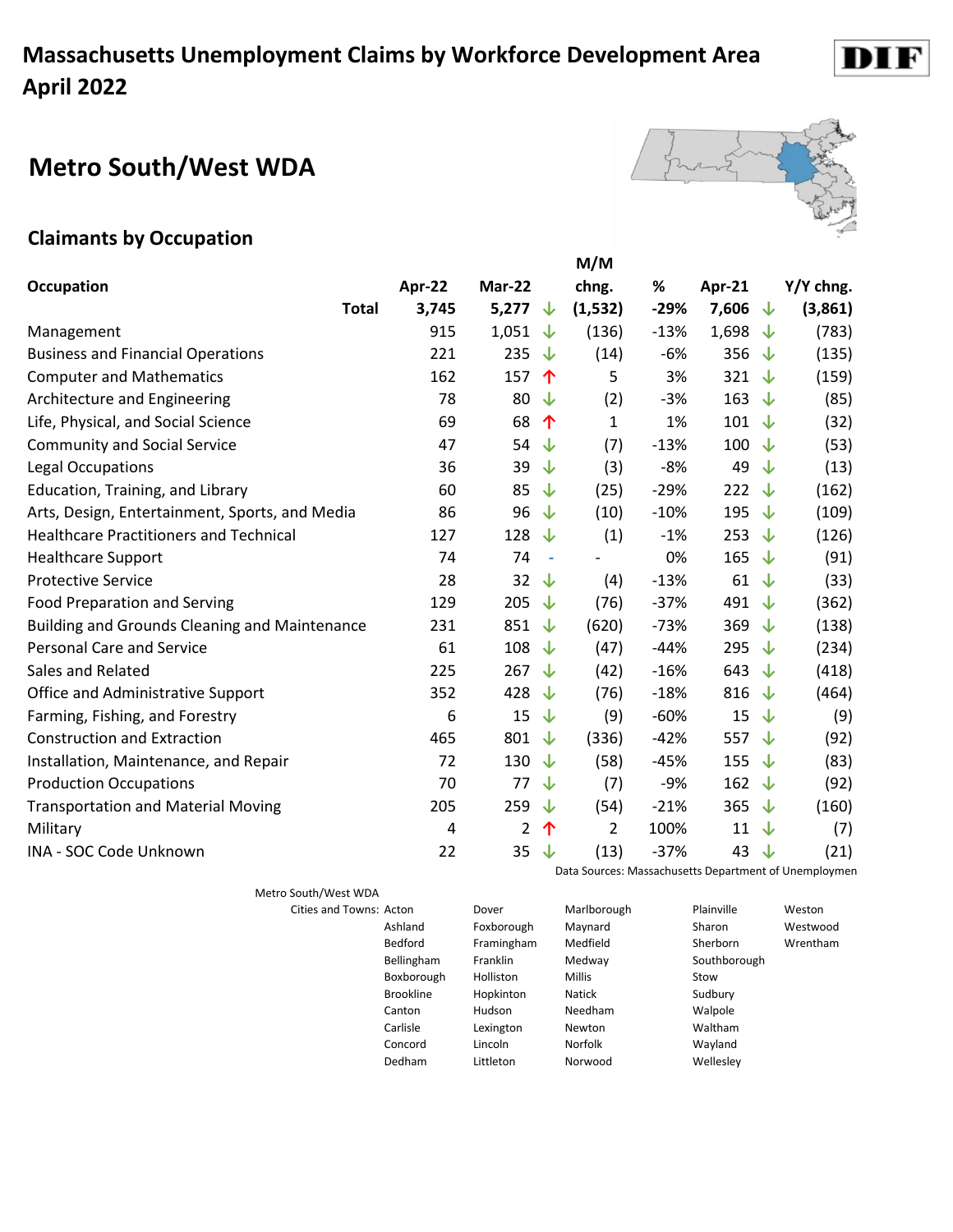



#### **Feb-22 5,706** 1,078 -

t Assistance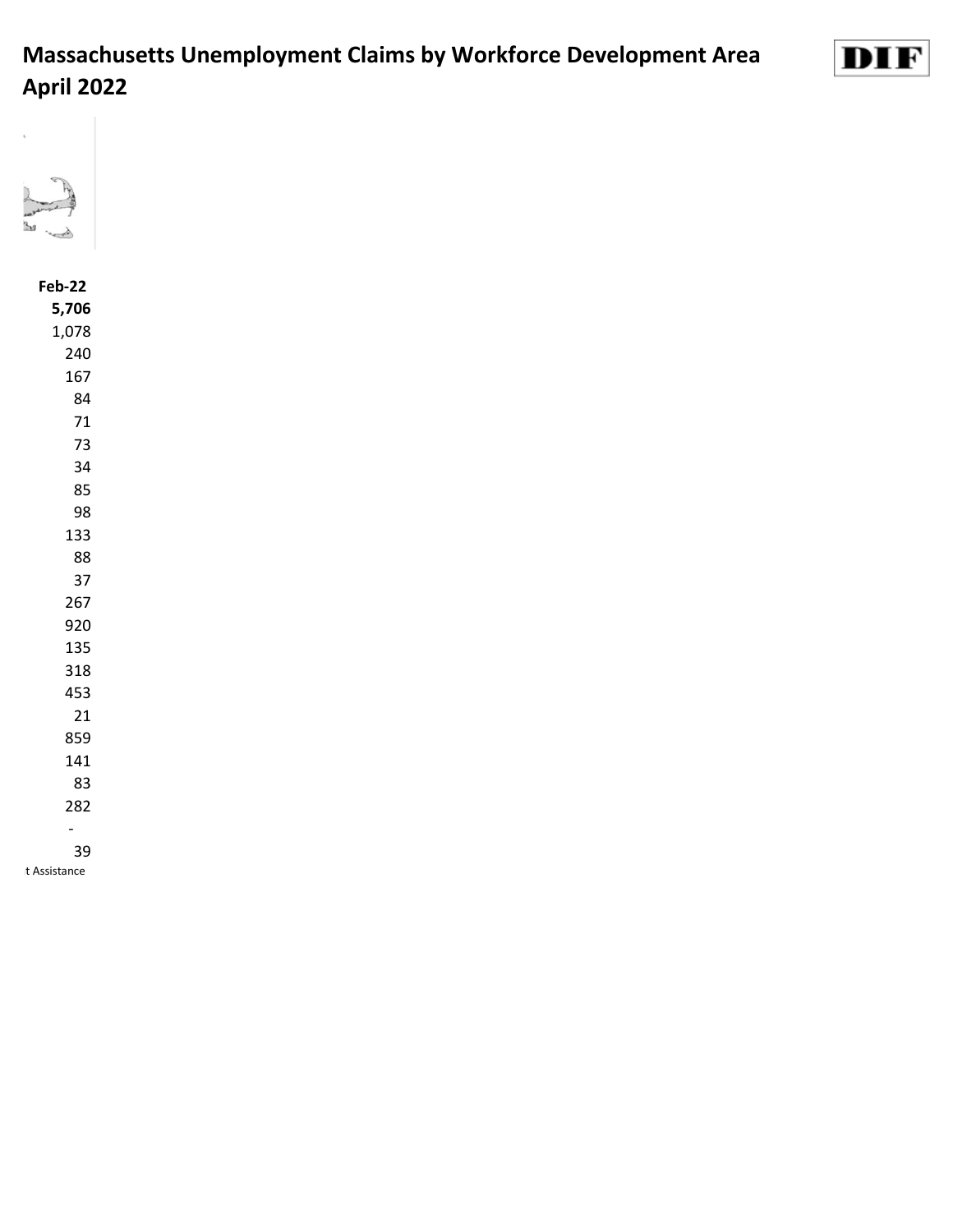# **North Central WDA**



#### **Claimants by Occupation**

|                                                      |        |        |   | M/M            |         |                  |              |                |        |
|------------------------------------------------------|--------|--------|---|----------------|---------|------------------|--------------|----------------|--------|
| Occupation                                           | Apr-22 | Mar-22 |   | chng.          | %       | Apr-21           |              | Y/Y chng.      | Feb-22 |
| <b>Total</b>                                         | 1,802  | 2,669  | J | (867)          | $-32%$  | 3,309            | ↓            | (1,507)        | 2,846  |
| Management                                           | 201    | 240    | J | (39)           | $-16%$  | 374              | √⊾           | (173)          | 256    |
| <b>Business and Financial Operations</b>             | 51     | 49     | 个 | 2              | 4%      | 88               | ↓            | (37)           | 54     |
| <b>Computer and Mathematics</b>                      | 33     | 31     | 个 | $\overline{2}$ | 6%      | 53 $\downarrow$  |              | (20)           | 36     |
| Architecture and Engineering                         | 31     | 35     | ↓ | (4)            | $-11%$  | 49               | ╰┸           | (18)           | 40     |
| Life, Physical, and Social Science                   | 14     | 18     | ↓ | (4)            | $-22%$  | 12               | 个            | 2              | 25     |
| <b>Community and Social Service</b>                  | 28     | 34     | ↓ | (6)            | $-18%$  | 52 $\sqrt{ }$    |              | (24)           | 32     |
| Legal Occupations                                    | 8      | 10     | ↓ | (2)            | $-20%$  | 5                | 个            | 3              | 9      |
| Education, Training, and Library                     | 18     | 26     | ↓ | (8)            | $-31%$  | 65               | ╰┸           | (47)           | 25     |
| Arts, Design, Entertainment, Sports, and Media       | 25     | 33     | ↓ | (8)            | $-24%$  | 39               | J            | (14)           | 36     |
| <b>Healthcare Practitioners and Technical</b>        | 40     | 47     | ↓ | (7)            | $-15%$  | 151 $\sqrt$      |              | (111)          | 52     |
| <b>Healthcare Support</b>                            | 68     | 70     | ↓ | (2)            | $-3%$   | 87 $\sqrt{ }$    |              | (19)           | 75     |
| <b>Protective Service</b>                            | 33     | 30     | 个 | 3              | 10%     | 31               | $\hat{\tau}$ | $\overline{2}$ | 34     |
| <b>Food Preparation and Serving</b>                  | 57     | 102    | ↓ | (45)           | $-44%$  | 241 $\sqrt{ }$   |              | (184)          | 102    |
| <b>Building and Grounds Cleaning and Maintenance</b> | 109    | 386    | J | (277)          | $-72%$  | 165 $\downarrow$ |              | (56)           | 405    |
| <b>Personal Care and Service</b>                     | 26     | 39     | ↓ | (13)           | $-33%$  | 142 $\downarrow$ |              | (116)          | 38     |
| Sales and Related                                    | 80     | 93     | ↓ | (13)           | $-14%$  | 222 $\sqrt{ }$   |              | (142)          | 110    |
| Office and Administrative Support                    | 162    | 179    | J | (17)           | $-9%$   | 351 $\sqrt$      |              | (189)          | 200    |
| Farming, Fishing, and Forestry                       | 14     | 15     | ↓ | (1)            | $-7%$   | 20               | ↓            | (6)            | 21     |
| <b>Construction and Extraction</b>                   | 463    | 782    | ↓ | (319)          | $-41%$  | 489 ↓            |              | (26)           | 837    |
| Installation, Maintenance, and Repair                | 59     | 78     | ↓ | (19)           | $-24%$  | 87               | $\downarrow$ | (28)           | 86     |
| <b>Production Occupations</b>                        | 78     | 105    | J | (27)           | $-26%$  | 228              | √√           | (150)          | 97     |
| <b>Transportation and Material Moving</b>            | 191    | 250    | ↓ | (59)           | $-24%$  | 338              | ↓            | (147)          | 258    |
| Military                                             |        |        |   | -              | #DIV/0! |                  | ٠            |                |        |
| INA - SOC Code Unknown                               | 13     | 17     | ↓ | (4)            | $-24%$  | 20 $\downarrow$  |              | (7)            | 18     |

North Central WDA

| orth Central WDA             |               |             |             |
|------------------------------|---------------|-------------|-------------|
| Cities and Towns: Ashburnham |               | Harvard     | Townsend    |
|                              | Ashby         | Hubbardston | Westminster |
|                              | Ayer          | Lancaster   | Winchendon  |
|                              | Barre         | Leominster  |             |
|                              | Berlin        | Lunenburg   |             |
|                              | <b>Bolton</b> | Pepperell   |             |
|                              | Clinton       | Princeton   |             |
|                              | Fitchburg     | Shirley     |             |
|                              | Gardner       | Sterling    |             |
|                              | Groton        | Templeton   |             |

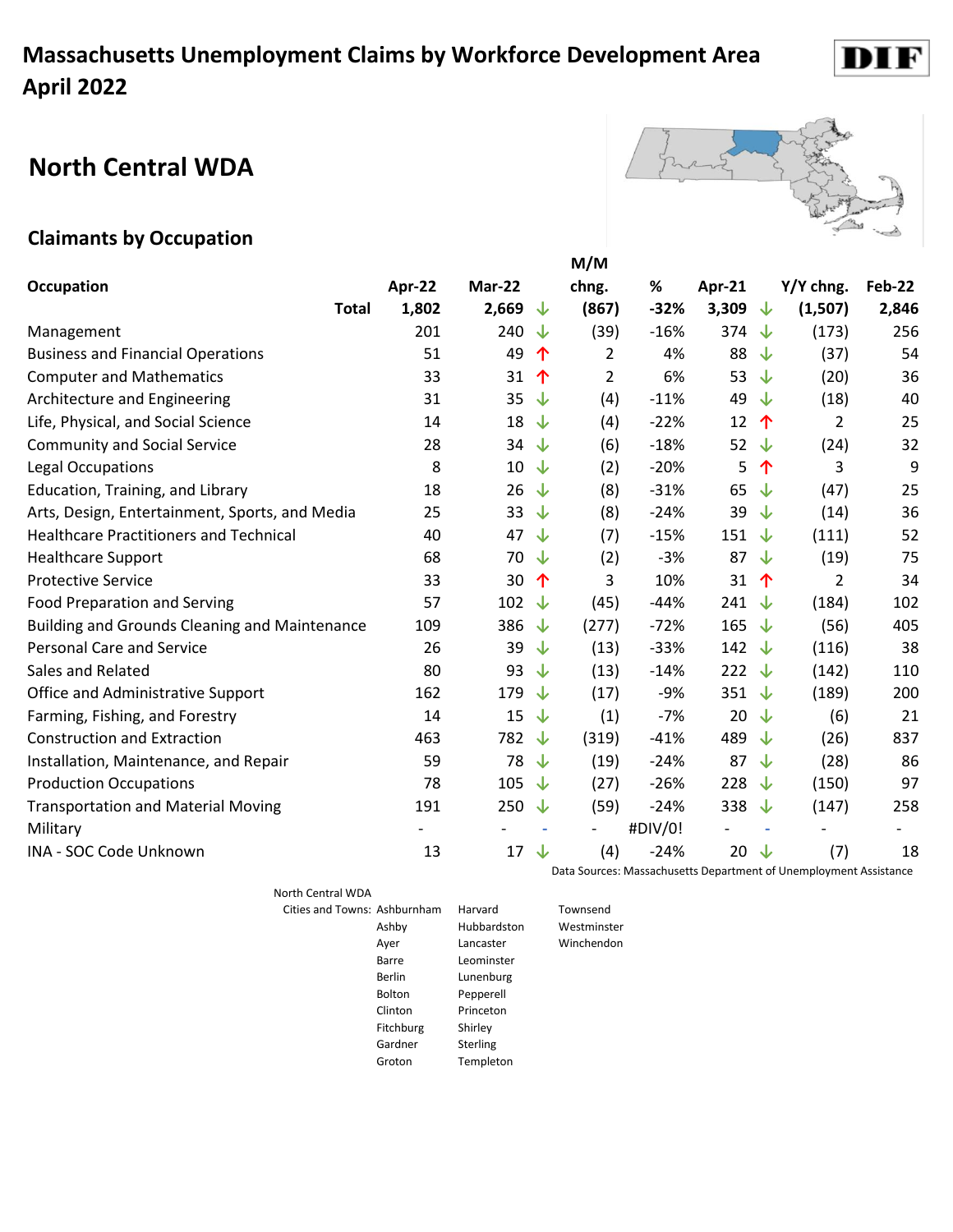#### **North Shore WDA**



#### **Claimants by Occupation**

|                                                      |        |                     | M/M      |         |                          |        |           |
|------------------------------------------------------|--------|---------------------|----------|---------|--------------------------|--------|-----------|
| <b>Occupation</b>                                    | Apr-22 | Mar-22              | chng.    | $\%$    | Apr-21                   |        | Y/Y chng. |
| <b>Total</b>                                         | 2,596  | 3,748<br>↓          | (1, 152) | $-31%$  | 5,542 $\sqrt{ }$         |        | (2,946)   |
| Management                                           | 326    | 428<br>J            | (102)    | $-24%$  | 696                      | ↓      | (370)     |
| <b>Business and Financial Operations</b>             | 123    | 121<br>个            | 2        | 2%      | 154                      | ↓      | (31)      |
| <b>Computer and Mathematics</b>                      | 42     | 45<br>↓             | (3)      | $-7%$   | 78                       | J      | (36)      |
| Architecture and Engineering                         | 30     | 32<br>↓             | (2)      | $-6%$   | 71                       | ↓      | (41)      |
| Life, Physical, and Social Science                   | 11     | 18<br>↓             | (7)      | $-39%$  | 23                       | J      | (12)      |
| <b>Community and Social Service</b>                  | 41     | 50<br>↓             | (9)      | $-18%$  | 79                       | J      | (38)      |
| Legal Occupations                                    | 13     | 13<br>$\sim$        |          | 0%      | 27                       | ↓      | (14)      |
| Education, Training, and Library                     | 37     | 42<br>↓             | (5)      | $-12%$  | 95                       | ◡      | (58)      |
| Arts, Design, Entertainment, Sports, and Media       | 39     | 58<br>↓             | (19)     | $-33%$  | 90                       | J      | (51)      |
| <b>Healthcare Practitioners and Technical</b>        | 63     | 76<br>↓             | (13)     | $-17%$  | 131                      | ↓      | (68)      |
| <b>Healthcare Support</b>                            | 103    | 106<br>$\downarrow$ | (3)      | $-3%$   | 186                      | ◡      | (83)      |
| <b>Protective Service</b>                            | 33     | 36<br>↓             | (3)      | $-8%$   | 68                       | ↓      | (35)      |
| <b>Food Preparation and Serving</b>                  | 202    | 344<br>↓            | (142)    | $-41%$  | 642                      | J      | (440)     |
| <b>Building and Grounds Cleaning and Maintenance</b> | 145    | 477<br>J            | (332)    | $-70%$  | 335                      | ↓      | (190)     |
| <b>Personal Care and Service</b>                     | 41     | 58<br>↓             | (17)     | $-29%$  | 262                      | ↓      | (221)     |
| Sales and Related                                    | 132    | 179<br>↓            | (47)     | $-26%$  | 516                      | ↓      | (384)     |
| Office and Administrative Support                    | 288    | 338<br>↓            | (50)     | $-15%$  | 652                      | ◡      | (364)     |
| Farming, Fishing, and Forestry                       | 76     | 91<br>↓             | (15)     | $-16%$  | 52                       | 个      | 24        |
| <b>Construction and Extraction</b>                   | 441    | 688<br>↓            | (247)    | $-36%$  | 470                      | ◡      | (29)      |
| Installation, Maintenance, and Repair                | 71     | 112<br>↓            | (41)     | $-37%$  | 123                      | ↓      | (52)      |
| <b>Production Occupations</b>                        | 115    | 130<br>↓            | (15)     | $-12%$  | 275                      | ↓      | (160)     |
| <b>Transportation and Material Moving</b>            | 212    | 278<br>↓            | (66)     | $-24%$  | 476                      | J      | (264)     |
| Military                                             |        | 3<br>↓              | (3)      | $-100%$ | $\overline{\phantom{0}}$ | $\sim$ |           |
| INA - SOC Code Unknown                               | 12     | 25<br>↓             | (13)     | $-52%$  | 41                       | ↓      | (29)      |

North Shore WDA Cities and Towns: Beverly **Middleton** Danvers Nahant Essex Peabody Gloucester Rockport Hamilton Salem Ipswich Saugus Lynn Swampscott Lynnfield Topsfield Manchester-by-the- Sea Wenham Marblehead

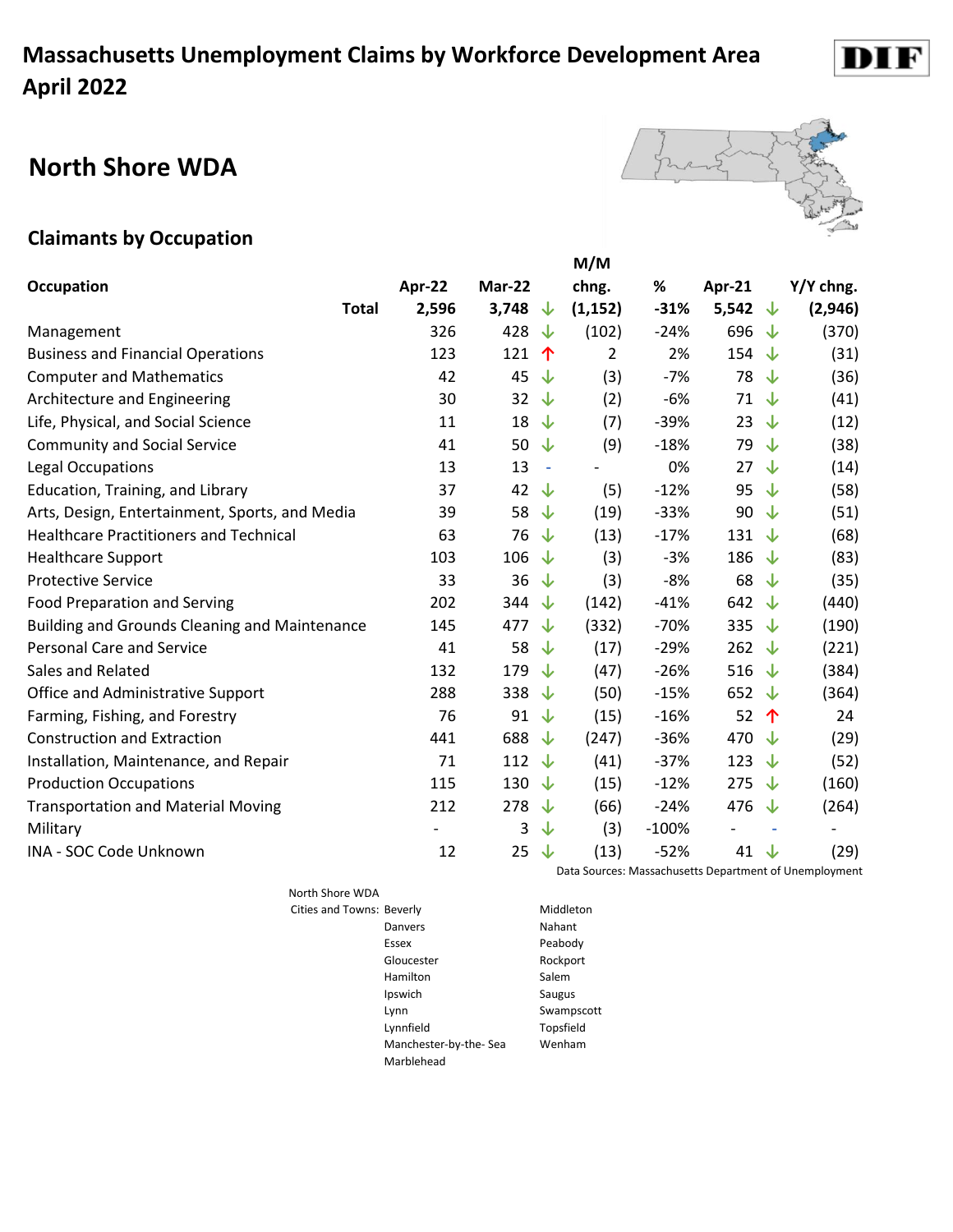

#### **Feb-22 4,013** - Assistance

DIF